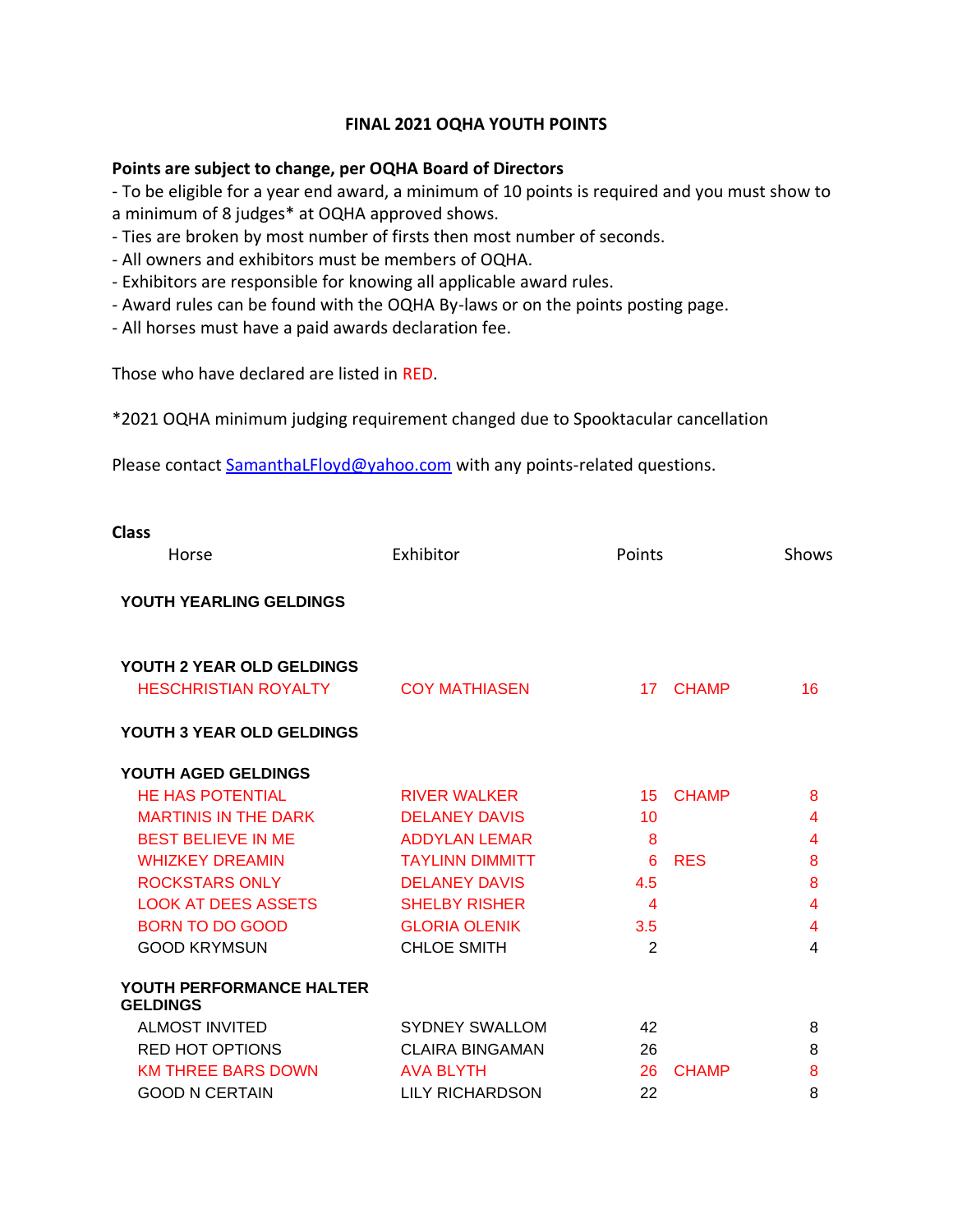| YOU STOP MY HEART<br><b>ABSOLUTELY PROTECTED</b><br><b>KM BEST EVER</b><br><b>BEST BELIEVE IN ME</b><br><b>RRED SOLO CUP</b><br>SAME OLD INTEREST<br><b>INVITED TOBE GOOD</b> | <b>MAKENNA BOMKE</b><br><b>KELSEA BOMKE</b><br>SHERIDAN ALANA<br><b>ADDYLAN LEMAR</b><br><b>CHLOE HARBAUGH</b><br><b>TATUM GOODE</b><br><b>MALLIE OLSON</b> | 6<br>6<br>4.5<br>3.5<br>$\overline{2}$<br>2 | <b>10 RES</b> | 8<br>8<br>8<br>8<br>12<br>$\overline{4}$<br>8 |
|-------------------------------------------------------------------------------------------------------------------------------------------------------------------------------|-------------------------------------------------------------------------------------------------------------------------------------------------------------|---------------------------------------------|---------------|-----------------------------------------------|
| YOUTH YEARLING MARES                                                                                                                                                          |                                                                                                                                                             |                                             |               |                                               |
| YOUTH 2 YEAR OLD MARES                                                                                                                                                        |                                                                                                                                                             |                                             |               |                                               |
| YOUTH 3 YEAR OLD MARES                                                                                                                                                        |                                                                                                                                                             |                                             |               |                                               |
| <b>EXTREMELYSMOOTHJETTA</b>                                                                                                                                                   | <b>ASHTYN WEST</b>                                                                                                                                          | 8                                           |               | 12                                            |
| YOUTH AGED MARES                                                                                                                                                              |                                                                                                                                                             |                                             |               |                                               |
|                                                                                                                                                                               | <b>MADISON HOPE</b>                                                                                                                                         |                                             |               |                                               |
| <b>CERTAINLY A GOODBAR</b>                                                                                                                                                    | <b>VALBERT</b>                                                                                                                                              | 10                                          |               | 4                                             |
| <b>SUGGEST AN OPEN BAR</b>                                                                                                                                                    | <b>REESE KUNITZER</b>                                                                                                                                       | 7.5                                         |               | 8                                             |
| BORN TO BE A PLEASUR                                                                                                                                                          | <b>BROOKYLN WEST</b>                                                                                                                                        | 4.5                                         |               | 8                                             |
| <b>ZIPPIN ON GOODLOVE</b>                                                                                                                                                     | <b>PAYTYN STINNETT</b>                                                                                                                                      | 4.5                                         |               | 8                                             |
| YOUTH PERFORMANCE HALTER<br><b>MARES</b>                                                                                                                                      |                                                                                                                                                             |                                             |               |                                               |
| <b>GRACIOUS IM LAZY</b>                                                                                                                                                       | LAILA MARIE STACK                                                                                                                                           | 10.5                                        |               | 8                                             |
| <b>OLIVIA FROST</b>                                                                                                                                                           | <b>ALAYNA DIAMOND</b>                                                                                                                                       | 4                                           |               | 8                                             |
| <b>ROOKIE YOUTH HALTER MARES</b>                                                                                                                                              |                                                                                                                                                             |                                             |               |                                               |
| <b>ROOKIE YOUTH HALTER</b><br><b>GELDINGS</b>                                                                                                                                 |                                                                                                                                                             |                                             |               |                                               |
| YOUTH SHOWMANSHIP 18 &<br><b>UNDER</b>                                                                                                                                        |                                                                                                                                                             |                                             |               |                                               |
| <b>SAME OLD INTEREST</b>                                                                                                                                                      | <b>TATUM GOODE</b>                                                                                                                                          | 38.5                                        | <b>CHAMP</b>  | 12                                            |
| <b>LOOK AT DEES ASSETS</b>                                                                                                                                                    | <b>SHELBY RISHER</b>                                                                                                                                        | 35.5                                        | <b>RES</b>    | 8                                             |
| <b>KM THREE BARS DOWN</b>                                                                                                                                                     | <b>AVA BLYTH</b>                                                                                                                                            | 32                                          |               | 12                                            |
| <b>GOOD KRYMSUN</b>                                                                                                                                                           | <b>CHLOE SMITH</b>                                                                                                                                          | 32                                          |               | 8                                             |
| <b>RED HOT OPTIONS</b>                                                                                                                                                        | <b>CLAIRA BINGAMAN</b>                                                                                                                                      | 16                                          |               | 8                                             |
| <b>BOBBY DIMENSIONS</b>                                                                                                                                                       | <b>VICTORIA COOMBS</b>                                                                                                                                      | 10.5                                        |               | 8                                             |
| YOU STOP MY HEART                                                                                                                                                             | <b>MAKENNA BOMKE</b>                                                                                                                                        | 10                                          |               | 8                                             |
| <b>INVITED TOBE GOOD</b>                                                                                                                                                      | <b>MALLIE OLSON</b>                                                                                                                                         | 9.5                                         |               | 12                                            |
|                                                                                                                                                                               | <b>SYDNEY ANN</b>                                                                                                                                           |                                             |               |                                               |
| <b>ALMOST INVITED</b>                                                                                                                                                         | <b>SWALLOM</b>                                                                                                                                              | 8.5                                         |               | 8                                             |
| <b>BORN TO BE A PLEASUR</b>                                                                                                                                                   | <b>BROOKLYN WEST</b><br><b>MADISON HOPE</b>                                                                                                                 | 7.5                                         |               | $\overline{4}$                                |
| <b>CERTAINLY A GOODBAR</b>                                                                                                                                                    | <b>VALBERT</b>                                                                                                                                              | 6.5                                         |               | 4                                             |

RRED SOLO CUP CHLOE HARBAUGH 5.5 4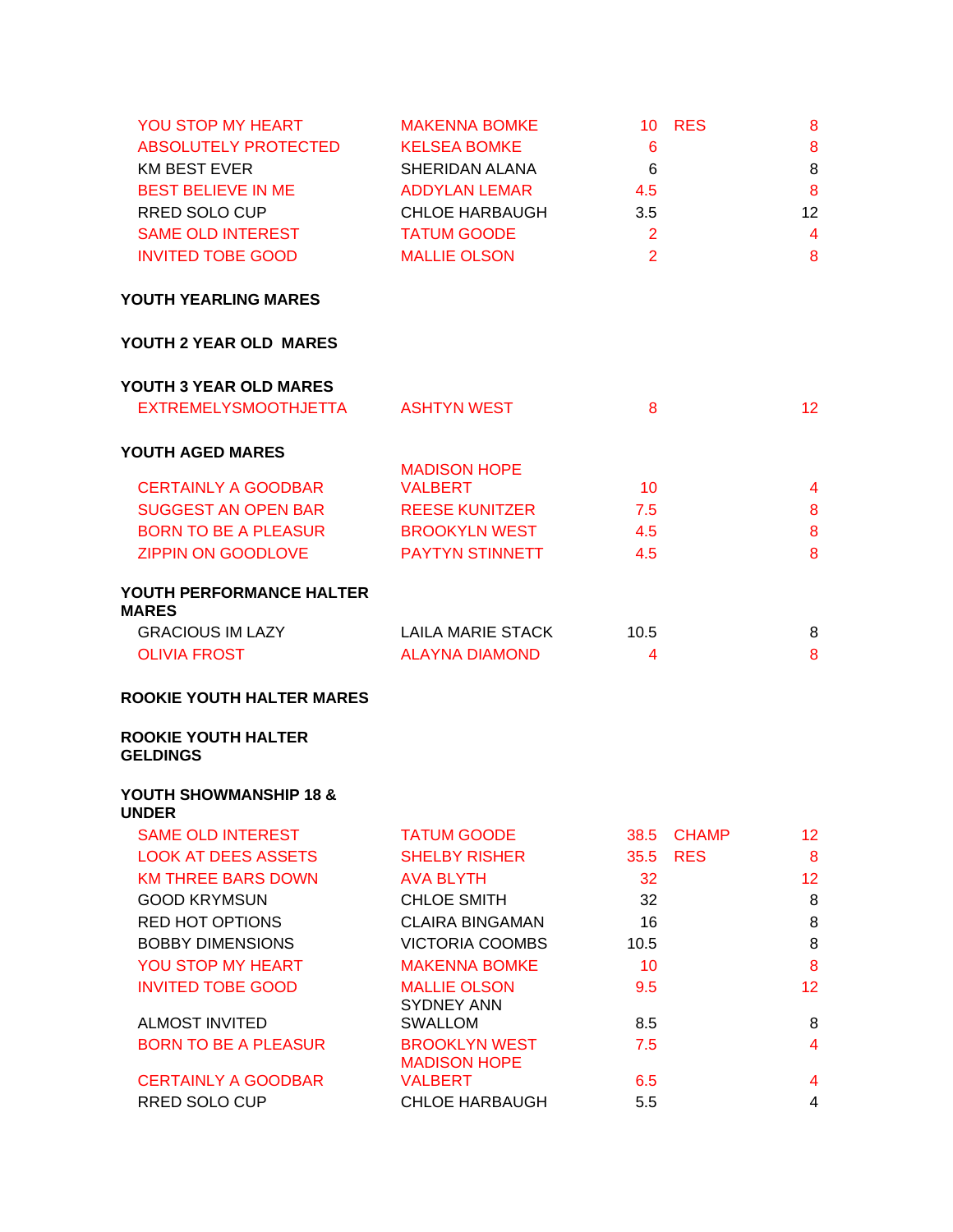| ABSOLUTELY PROTECTED    | <b>KELSEA BOMKE</b>    | 5.5 | 8 |
|-------------------------|------------------------|-----|---|
| <b>HE HAS POTENTIAL</b> | RIVER WALKER           |     | 8 |
| <b>CLASSIC DESIGNER</b> | <b>ALLISON LIDSTER</b> | 2.5 | 4 |
| IM GOOD ANYWAY          | SAMANTHA SHANER        |     | 8 |

# **ROOKIE YOUTH SHOWMANSHIP 18 & UNDER**

| <b>KEEPIN IT SIMPLE</b>     | ELIZABETH FAJER                             | 51.5            | <b>CHAMP</b> | 20              |
|-----------------------------|---------------------------------------------|-----------------|--------------|-----------------|
| ABSOLUTELY PROTECTED        | <b>KELSEA BOMKE</b>                         | 32 <sup>2</sup> | <b>RES</b>   | 8               |
| A TOUCH OF DESTINY          | <b>PAYTON BURNHAM</b>                       | 20.5            |              | 8               |
| <b>HE HAS POTENTIAL</b>     | <b>RIVER WALKER</b>                         | 18              |              | 8               |
| RRED SOLO CUP               | CHLOE HARBAUGH                              | 14              |              | 12              |
| <b>BORN TO BE A PLEASUR</b> | <b>BROOKLYN WEST</b>                        | 12 <sup>2</sup> |              | 16              |
| <b>YOU STOP MY HEART</b>    | <b>MAKENNA BOMKE</b>                        | 12              |              | 8               |
| <b>SAME OLD INTEREST</b>    | <b>TATUM GOODE</b>                          | 11.5            |              | $\overline{4}$  |
| <b>BORN TO DO GOOD</b>      | <b>GLORIA OLENIK</b>                        | 11              |              | 8               |
| SUDDENLY SIX                | <b>LENA CASEBEER</b>                        | 10              |              | $\overline{4}$  |
| SUN TANS SCOTCH BAR         | <b>BRIAHNA LEDBETTER</b>                    | 9               |              | 12 <sub>2</sub> |
| <b>GRACIOUS IM LAZY</b>     | LAILA MARIE STACK                           | 6.5             |              | 8               |
| <b>HES A KRYMSIN RODDER</b> | ABBIE L SOTER                               | 6               |              | 4               |
| <b>SUGGEST AN OPEN BAR</b>  | <b>REESE KUNITZER</b>                       | $\overline{2}$  |              | 4               |
| <b>IM GOOD ANYWAY</b>       | SAMANTHA SHANER                             | 2               |              | 8               |
| ONE TUF CD                  | <b>PEYTON HANKS</b>                         | 1               |              | 4               |
| <b>ICANDIE</b>              | <b>SYDNEY WINTER</b><br><b>MADISON HOPE</b> | 1               |              | 8               |
| <b>CERTAINLY A GOODBAR</b>  | <b>VALBERT</b>                              | 0               |              | 8               |

# **YOUTH HUNTER UNDER SADDLE 18 & UNDER**

| <b>ALMOST INVITED</b>      | <b>SYDNEY SWALLOM</b>                 | 40             |              | 8               |
|----------------------------|---------------------------------------|----------------|--------------|-----------------|
| <b>GOOD KRYMSUN</b>        | <b>CHLOE SMITH</b>                    | 29             |              | 8               |
| <b>KM THREE BARS DOWN</b>  | <b>AVA BLYTH</b>                      | 28.5           | <b>CHAMP</b> | 12 <sub>2</sub> |
| IM GOOD ANYWAY             | SAMANTHA SHANER                       | 15.5           |              | 8               |
| LOVE MY BLUE GENES         | <b>TATUM GOODE</b>                    | 12.5           | <b>RES</b>   | 12 <sub>2</sub> |
| <b>HOO DID THAT</b>        | <b>OLIVIA OGAN</b>                    | 10             |              | 8               |
| RRED SOLO CUP              | <b>MACY KAYE FINNEY</b>               | 8              |              | 10 <sup>°</sup> |
| <b>KM BEST EVER</b>        | SHERIDAN ALANA                        | 6              |              | 8               |
| <b>LOOK AT DEES ASSETS</b> | <b>SHELBY RISHER</b>                  | 5.5            |              | 8               |
| <b>INVITED TOBE GOOD</b>   | <b>MALLIE OLSON</b>                   | 5              |              | 4               |
| ROCKING THE HOUSE          | <b>GRACE STANDLEY</b>                 | 4              |              | 4               |
| PDF LUKEN APPEALING        | CABELA PARK                           | 3.5            |              | 4               |
| <b>GOOD N CERTAIN</b>      | LILY RICHARDSON<br><b>MADISON HOP</b> | 3.5            |              | 8               |
| <b>CERTAINLY A GOODBAR</b> | <b>VALBERT</b>                        | $\overline{2}$ |              | $\overline{2}$  |
| <b>ROCKSTARS ONLY</b>      | <b>DELANEY DAVIS</b>                  |                |              | $\overline{2}$  |
| YOU STOP MY HEART          | <b>MAKENNA BOMKE</b>                  | 0              |              | 8               |
|                            |                                       |                |              |                 |

# **ROOKIE YOUTH HUNTER UNDER SADDLE 18 & UNDER**

|  | INVITED TOBE GOOD | <b>MALLIE OLSON</b> |  | 37 CHAMP |  |
|--|-------------------|---------------------|--|----------|--|
|--|-------------------|---------------------|--|----------|--|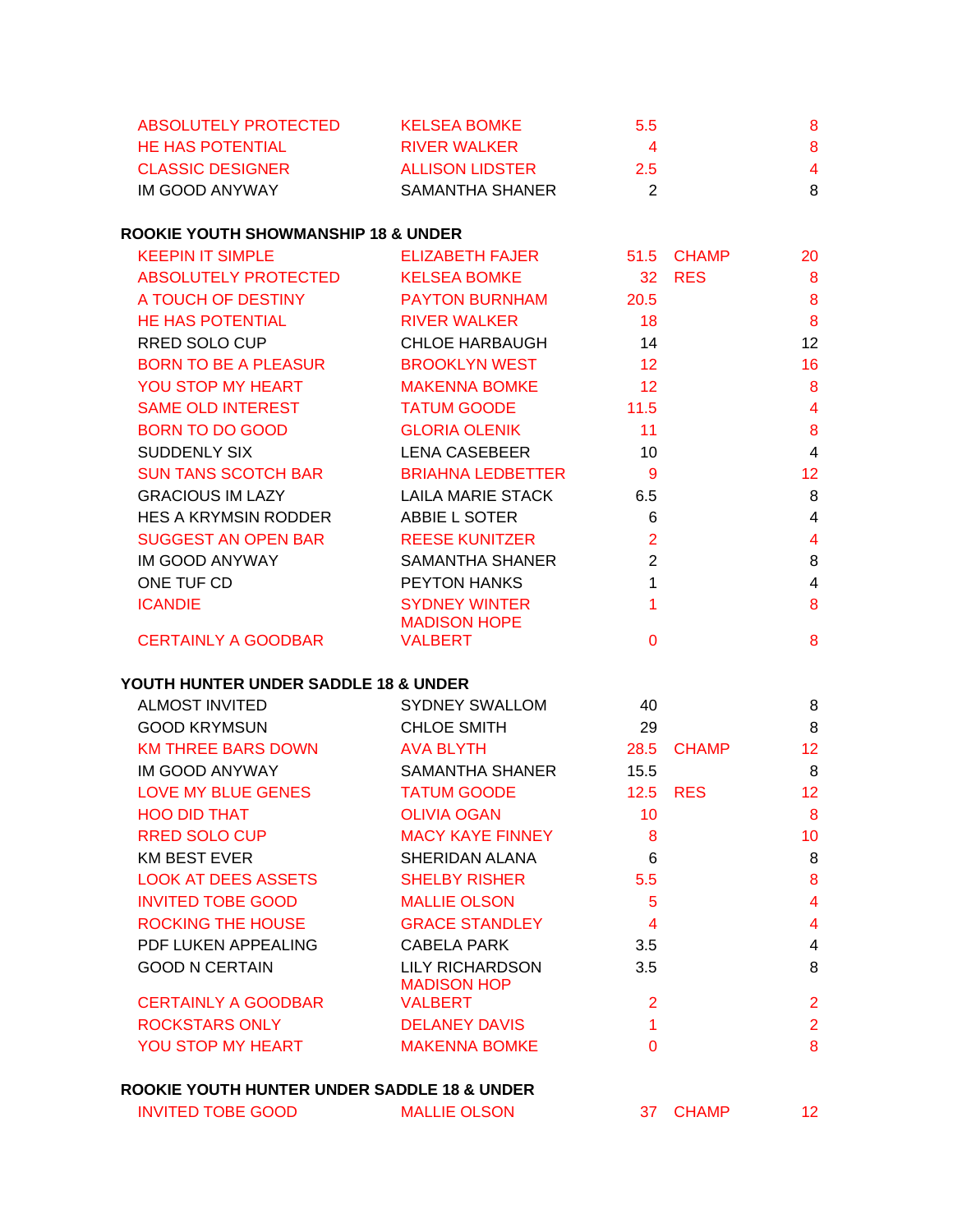| <b>RRED SOLO CUP</b>       | <b>MACY KAYE FINNEY</b> | 22.5            | <b>RES</b> | 12              |
|----------------------------|-------------------------|-----------------|------------|-----------------|
| IM GOOD ANYWAY             | SAMANTHA SHANER         | 20              |            | 8               |
| ABSOLUTELY PROTECTED       | KELSEA BOMKE            | 18.5            |            | 8               |
| A TOUCH OF DESTINY         | <b>PAYTON BURNHAM</b>   | 17              |            | 8               |
| <b>HOO DID THAT</b>        | OLIVIA OGAN             | 16.5            |            | 8               |
| BORN TO DO GOOD            | <b>GLORIA OLENIK</b>    | 15              |            | $6\phantom{1}6$ |
| ROCKING THE HOUSE          | <b>GRACE STANDLEY</b>   | $\overline{14}$ |            | 4               |
| YOU STOP MY HEART          | MAKENNA BOMKE           | 13              |            | 8               |
| SUDDENLY SIX               | LENA CASEBEER           | 10              |            | 4               |
| SUGGEST AN OPEN BAR        | <b>REESE KUNITZER</b>   | 9               |            | 16              |
| PDF LUKEN APPEALING        | CABELA PARK             | 8               |            | 12              |
| <b>SUN TANS SCOTCH BAR</b> | BRIAHNA LEDBETTER       | 7.5             |            | 12              |
| HP BEST OF LAZY            | PAYTEN JORGENSEN        | 6.5             |            | $\overline{4}$  |
| EXTREMELYSMOOTHJETTA       | AVA BLYTH               | 6               |            | 8               |
| LOVE MY BLUE GENES         | <b>TATUM GOODE</b>      | $\overline{4}$  |            | 4               |
| <b>GRACIOUS IM LAZY</b>    | LAILA MARIA STACK       | 2.5             |            | 8               |
| HES A KRYMSON RODDER       | ABBIE SOTER             | 1               |            | $\overline{2}$  |

# **YOUTH HUNT SEAT EQUITATION 18 & UNDER**

| <b>ALMOST INVITED</b>      | <b>SYDNEY SWALLOM</b>  | 29             |            | 8              |
|----------------------------|------------------------|----------------|------------|----------------|
| <b>KM THREE BARS DOWN</b>  | AVA BLYTH              |                | 20.5 CHAMP | 10             |
| <b>GOOD KRYMUN</b>         | <b>CHLOE SMITH</b>     | 19             |            | 8              |
| <b>YOU STOP MY HEART</b>   | <b>MAKENNA BOMKE</b>   |                | 12 RES     | 8              |
| <b>SAME OLD INTEREST</b>   | <b>TATUM GOODE</b>     | 11             |            | 8              |
| <b>GOOD N CERTAIN</b>      | <b>LILY RICHARDSON</b> | 5              |            | 8              |
| <b>INVITED TOBE GOOD</b>   | <b>MALLIE OLSON</b>    | $\overline{4}$ |            | 10             |
| <b>HOO DID THAT</b>        | <b>OLIVIA OGAN</b>     | 3              |            | 2              |
| LOVE MY BLUE GENES         | <b>TATUM GOODE</b>     | 1.5            |            | $\overline{2}$ |
| <b>CERTAINLY A GOODBAR</b> | <b>MADISON VALBERT</b> |                |            | 2              |
| <b>LOOK AT DEES ASSETS</b> | <b>SHELBY RISHER</b>   | $\Omega$       |            | 8              |
| <b>KM BEST EVER</b>        | SHERIDAN ALANA         | 0              |            | 8              |
|                            |                        |                |            |                |

# **ROOKIE YOUTH HUNT SEAT EQUITATION 18 & UNDER**

| YOU STOP MY HEART           | <b>MAKENNA BOMKE</b>     |         | 32 CHAMP   | 8                 |
|-----------------------------|--------------------------|---------|------------|-------------------|
| <b>HOO DID THAT</b>         | <b>OLIVIA OGAN</b>       | 22.5    | <b>RES</b> | 8                 |
| <b>ABSOLUTELY PROTECTED</b> | <b>KELSEA BOMKE</b>      | 22      |            | 8                 |
| <b>INVITED TOBE GOOD</b>    | <b>MALLIE OLSON</b>      | 21.5    |            | 12 <sup>2</sup>   |
| A TOUCH OF DESTINY          | <b>PAYTON BURNHAM</b>    | 20.5    |            | 8                 |
| <b>CERTAINLY A GOODBAR</b>  | <b>MADISON VALBERT</b>   | 19.5    |            | 10                |
| <b>SUN TANS SCOTCH BAR</b>  | <b>BRIAHNA C HARTLEY</b> | 12.5    |            | $12 \overline{ }$ |
| <b>RRED SOLO CUP</b>        | <b>MACY KAYE FINNEY</b>  | $12 \,$ |            | 12 <sup>2</sup>   |
| LOVE MY BLUE GENES          | <b>TATUM GOODE</b>       | 11      |            | 4                 |
| <b>IM GOOD ANYWAY</b>       | <b>SAMANTHA SHANER</b>   | 9       |            | 8                 |
| <b>SUGGEST AN OPEN BAR</b>  | <b>REESE KUNITZER</b>    | 8       |            | 16                |
| <b>BORN TO DO GOOD</b>      | <b>GLORIA L OLENIK</b>   | 7       |            | 4                 |
| <b>GRACIOUS IM LAZY</b>     | LAILA MARIA STACK        | 3       |            | 8                 |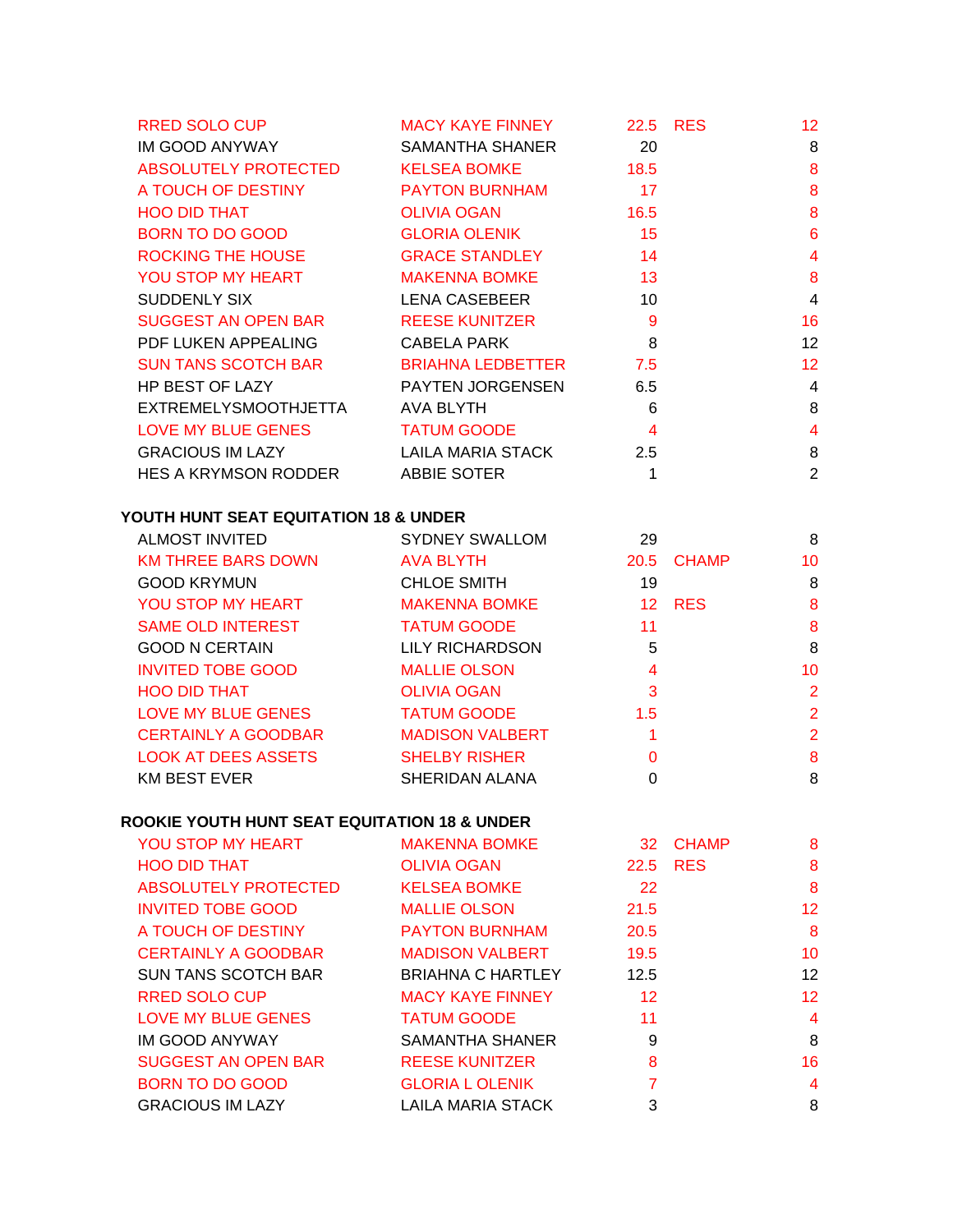| CABELA PARK           | 2.5 | 2             |
|-----------------------|-----|---------------|
| DELANEY DAVIS         |     | $\mathcal{P}$ |
| LENA CASEBEER         |     | 4             |
| ABBIE SOTER           |     | $\mathcal{P}$ |
| <b>VICTORIA COMBS</b> |     | 8             |
|                       |     |               |

#### **YOUTH WESTERN PLEASURE 18 & UNDER**

| YOU GOT TO BE KIDDIN        | <b>SYNDEY SWALLOM</b>    | 36        |              | 8               |
|-----------------------------|--------------------------|-----------|--------------|-----------------|
| <b>JETS PRINCIPLE STAR</b>  | <b>WESTON SANTORO</b>    | 20.5      | <b>CHAMP</b> | 12 <sup>2</sup> |
| <b>KM THREE BARS DOWN</b>   | <b>AVA BLYTH</b>         | <b>20</b> | <b>RES</b>   | 10              |
| RED HOT OPTIONS             | <b>CLAIRA BINGAMAN</b>   | 20        |              | 8               |
| <b>ABSOLUTELY PROTECTED</b> | <b>KELSEA BOMKE</b>      | 14.5      |              | 8               |
| <b>GOOD KRYMUN</b>          | <b>CHLOE SMITH</b>       | 8         |              | 8               |
| <b>KM BEST EVER</b>         | SHERIDAN ALANA           | 6.5       |              | 8               |
| <b>CERTAINLY A GOODBAR</b>  | <b>MADISON VALBERT</b>   | 4.5       |              | 4               |
| <b>BORN TO BE A PLEASUR</b> | <b>BROOKLYN WEST</b>     | 2.5       |              | $\overline{2}$  |
| <b>LOOK AT DEES ASSETS</b>  | <b>SHELBY RISHER</b>     | 2.5       |              | 8               |
| <b>CLASSIC DESIGNER</b>     | <b>ALLISON LIDSTER</b>   | 2         |              | 4               |
| <b>RRED SOLO CUP</b>        | <b>CHLOE HARBAUGH</b>    |           |              | 8               |
| <b>GRACIOUS IM LAZY</b>     | <b>LAILA MARIE STACK</b> | 0         |              | 4               |
|                             |                          |           |              |                 |

### **ROOKIE YOUTH WESTERN PLEASURE 18 & UNDER**

| <b>YOU WILLY WANT THIS</b>              | <b>SYDNEY WINTER</b>                        | 61 -                    | <b>CHAMP</b> | 16                      |
|-----------------------------------------|---------------------------------------------|-------------------------|--------------|-------------------------|
| ABSOLUTELY PROTECTED                    | <b>KELSEA BOMKE</b>                         | 27                      | <b>RES</b>   | 8                       |
| <b>CLASSIC DESIGNER</b>                 | <b>ALLISON LIDSTER</b>                      | 23                      |              | 12                      |
| A TOUCH OF DESTINY                      | <b>PAYTON BURNHAM</b>                       | 22.5                    |              | 8                       |
| BORN TO BE A PLEASUR                    | <b>BROOKLYN WEST</b>                        | 12.5                    |              | $6\phantom{1}6$         |
| RRED SOLO CUP                           | CHLOE HARBAUGH                              | 12                      |              | 12                      |
| <b>MARTINIS IN THE DARK</b>             | <b>DELANEY DAVIS</b>                        | 11                      |              | 8                       |
| <b>HP BEST OF LAZY</b>                  | PAYTEN JORGENSEN                            | 10.5                    |              | $\overline{\mathbf{4}}$ |
| BORN TO DO GOOD                         | <b>GLORIA OLENIK</b><br><b>MADISON HOPE</b> | 10                      |              | $6\phantom{1}6$         |
| <b>CERTAINLY A GOODBAR</b>              | <b>VALBERT</b>                              | 10                      |              | $\overline{4}$          |
| <b>ROCKSTARS ONLY</b>                   | <b>DELANEY DAVIS</b>                        | 6                       |              | $\overline{4}$          |
| <b>GRACIOUS IM LAZY</b>                 | LAILA MARIE STACK                           | $6\phantom{1}6$         |              | 8                       |
| <b>SUDDENLY SIX</b>                     | <b>LENA CASEBEER</b>                        | 5.5                     |              | $\overline{4}$          |
| SUN TANS SCOTCH BAR                     | <b>BRIAHNA LEDBETTER</b>                    | 5                       |              | 10                      |
| <b>INVITE TOBE GOOD</b>                 | <b>MALLIE OLSON</b>                         | $\overline{\mathbf{A}}$ |              | $\overline{4}$          |
| YOU STOP MY HEART                       | MAKENNA BOMKE                               | 3                       |              | $\overline{4}$          |
| HES A KRYMSON RODDER                    | ABBIE SOTER                                 | 1                       |              | $\overline{2}$          |
| YOUTH RANCH RIDING 18 &<br><b>UNDER</b> |                                             |                         |              |                         |
| WHIZ RATTLE N HUM                       | <b>WESTON SANTORO</b>                       | 5                       |              | 10                      |
| PRETTYTRASHED                           | <b>CAMILLE SCHAAFSMA</b>                    | $\overline{2}$          |              | $\overline{2}$          |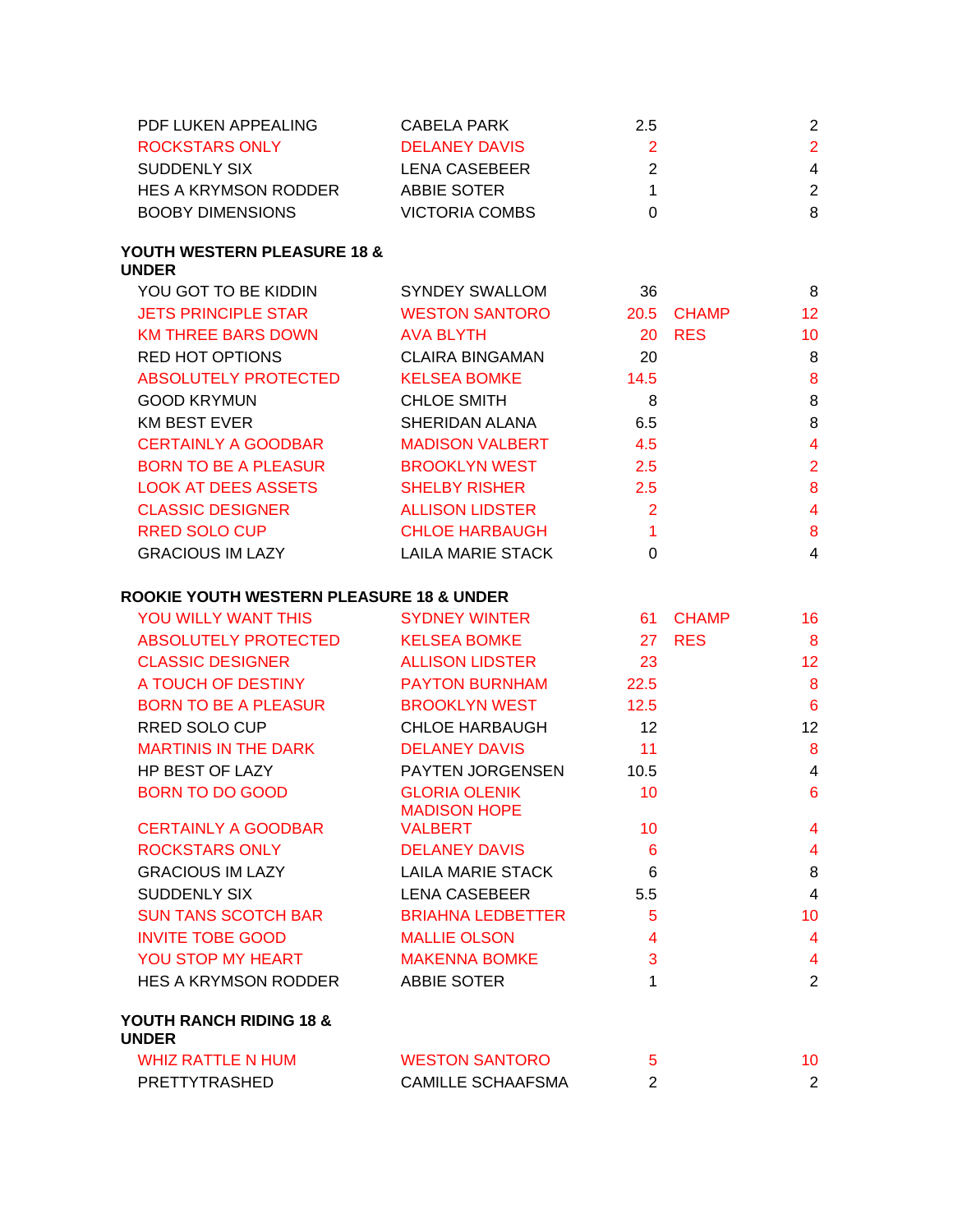## **ROOKIE YOUTH RANCH RIDING**

| ONE TUF CD      | <b>PEYTON HANKS</b>      |   |
|-----------------|--------------------------|---|
| ECHO OLENA CHEX | <b>ISABELLA FACKRELL</b> | 2 |
| STEADY ETHEL    | EMMERSEN COOK            | 2 |
| GUN MAKER       | ALLISON LADD             | 2 |
| CASH N OLENA    | AUSTYNN DEBRICK          | 2 |
|                 |                          |   |

### **YOUTH WESTERN HORSEMANSHIP 18 & UNDER**

| <b>ALMOST INVITED</b>         | <b>SYNDEY SWALLOM</b>   | 36             |       | 8  |
|-------------------------------|-------------------------|----------------|-------|----|
| <b>KM THREE BARS DOWN</b>     | <b>AVA BLYTH</b>        | 23             | CHAMP | 12 |
| RED HOT OPTIONS               | <b>CLAIRA BINGAHAM</b>  | 16.5           |       | 8  |
| <b>IRWINS A LIL BIT PURDY</b> | KENDRA LEE              | 14.5           |       | 8  |
| <b>KM BEST EVER</b>           | SHERIDAN ALANA          | 14             |       | 8  |
| <b>GOOD N CERTAIN</b>         | LILY RICHARDSON         | 12.5           |       | 8  |
| <b>GOOD KRYMSUN</b>           | <b>CHLOE SMITH</b>      | 4.5            |       | 8  |
| <b>CERTAINLY A GOODBAR</b>    | <b>MADISON VALBERT</b>  | $\overline{4}$ |       | 4  |
| <b>INVITED TOBE GOOD</b>      | <b>MALLIE OLSON</b>     | 3              |       | 4  |
| <b>LOOK AT DEES ASSETS</b>    | <b>SHELBY RISHER</b>    | 2              |       | 8  |
| <b>JETS PRINCIPLE STAR</b>    | <b>WESTON SANTORO</b>   |                |       | 2  |
| RRED SOLO CUP                 | <b>CHLOE HARBAUGH</b>   |                |       | 2  |
| <b>SAME OLD INTEREST</b>      | <b>TATUM GOODE</b>      |                |       | 2  |
| KM THIS ROUNDS ON ME          | <b>MAKEILA ESERJOSE</b> |                |       | 8  |
| <b>BOBBY DIMENSIONS</b>       | <b>VICTORIA COMBS</b>   | 0              |       | 4  |
|                               |                         |                |       |    |

### **ROOKIE YOUTH WESTERN HORSEMANSHIP 18 & UNDER**

| YOU WILLY WANT THIS                    | SYDNEY WINTER            | 50                         | <b>CHAMP</b> | 16                      |
|----------------------------------------|--------------------------|----------------------------|--------------|-------------------------|
| INVITED TOBE GOOD                      | MALLIE OLSON             | 29.5                       | <b>RES</b>   | 12                      |
| A TOUCH OF DESTINY PAYTON BURNHAM 28   |                          |                            |              | 10                      |
| IM GOOD ANYWAY SAMANTHA SHANER 26      |                          |                            |              | 8                       |
| <b>YOU STOP MY HEART MAKENNA BOMKE</b> |                          | $\overline{16}$            |              | 8                       |
| CLASSIC DESIGNER ALLISON LIDSTER       |                          | $\overline{12}$            |              | 10                      |
| CERTAINLY A GOODBAR MADISON VALBERT    |                          | 11                         |              | $\overline{4}$          |
| SUN TANS SCOTCH BAR BRIAHNA LEDBETTER  |                          | 8.5                        |              | 12                      |
| BORN TO BE A PLEASUR BROOKLYN WEST     |                          | 8                          |              | $6\phantom{1}6$         |
| BORN TO DO GOOD GELORIA OLENIK         |                          | 5.5                        |              | $\overline{4}$          |
| ROCKSTARS ONLY DELANEY DAVIS           |                          | $\overline{5}$             |              | $\overline{\mathbf{4}}$ |
| ABSOLUTELY PROTECTED KELSEA BOMKE      |                          | $\overline{\phantom{0}}$ 5 |              | 8                       |
| <b>RRED SOLO CUP</b>                   | <b>CHLOE HARBAUGH</b>    | 4.5                        |              | 8                       |
| HES A KRYMSON RODDER ABBIE SOTER       |                          | $\mathbf{3}$               |              | $\overline{2}$          |
| SUGGEST AN OPEN BAR REESE KUNITZER     |                          | $\overline{3}$             |              | $6\phantom{1}6$         |
| MARTINIS IN THE DARK                   | <b>DELANEY DAVIS</b>     | $\mathbf{3}$               |              | 8                       |
| ONE TUF CD                             | <b>PEYTON HANKS</b>      | $\overline{2}$             |              | $\overline{2}$          |
| HP BEST OF LAZY                        | PAYTEN JORGENSEN 1.5     |                            |              | $\overline{2}$          |
| <b>GRACIOUS IM LAZY</b>                | LAILA MARIE STACK        | 1.5                        |              | 8                       |
| <b>ONLY BIG CHECKS</b>                 | <b>CARISSA SCHAAFSMA</b> |                            |              | $\overline{4}$          |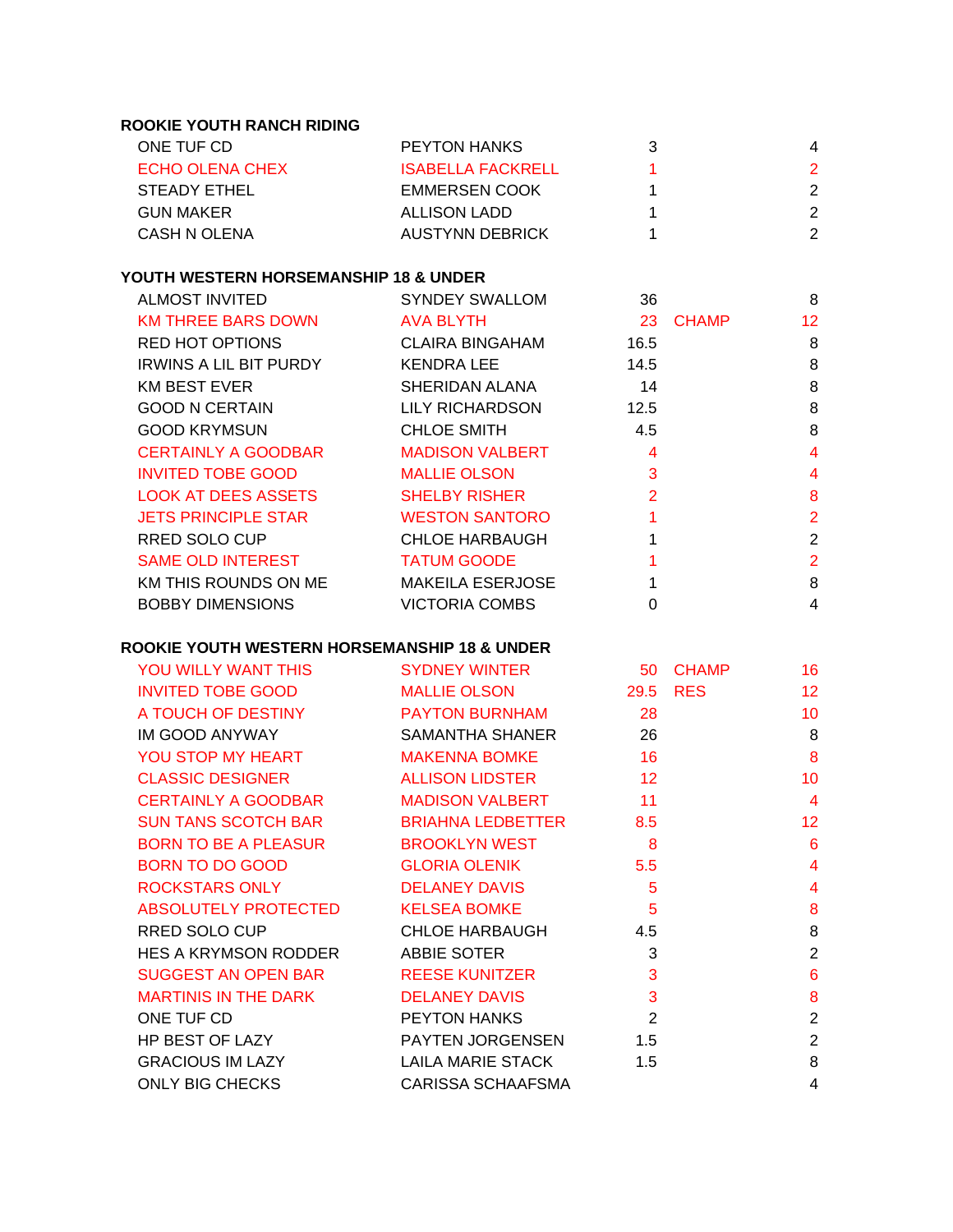| YOUTH WESTERN RIDING               |                                               |                |               |                         |
|------------------------------------|-----------------------------------------------|----------------|---------------|-------------------------|
| <b>RED HOT OPTIONS</b>             | <b>CLAIRA BINGAHAM</b>                        | 18             |               | 8                       |
| <b>KM BEST EVER</b>                | SHERIDAN ALANA                                | 8              |               | 8                       |
| <b>OH SO ORIGINAL</b>              | <b>SHELBY RISHER</b>                          | $\overline{7}$ |               | 8                       |
| <b>LOOK AT DEES ASSETS</b>         | <b>SHELBY RISHER</b>                          | 3              |               | 8                       |
| <b>ROOKIE YOUTH WESTERN RIDING</b> |                                               |                |               |                         |
| <b>ABSOLTUELY PROTECTED</b>        | <b>KELSEA BOMKE</b>                           |                | 13.5 CHAMP    | 8                       |
| YOU STOP MY HEART                  | <b>MAKENNA BOMKE</b>                          |                | <b>13 RES</b> | 8                       |
| <b>GOOD KRYMSUN</b>                | <b>CHLOE SMITH</b>                            | 12.5           |               | 8                       |
| IM GOOD ANYWAY                     | <b>SAMANTHA SHANER</b>                        | 5              |               | 8                       |
| A TOUCH OF DESTINY                 | <b>PAYTON BURNHAM</b>                         | $\overline{2}$ |               | $\overline{4}$          |
| RRED SOLO CUP                      | <b>CHLOE HARBAUGH</b>                         | $\mathbf{1}$   |               | $\overline{2}$          |
| <b>YOUTH TRAIL</b>                 |                                               |                |               |                         |
| <b>ALMOST INVITED</b>              | <b>SYNDEY SWALLON</b>                         | 30             |               | 8                       |
| <b>KM THREE BARS DOWN</b>          | AVA BLYTH                                     | 25.5           | <b>CHAMP</b>  | 12                      |
| <b>RED HOT OPTIONS</b>             | <b>CLAIRA BINGAMAN</b><br><b>MADISON HOPE</b> | 19             |               | 8                       |
| <b>CERTAINLY A GOODBAR</b>         | <b>VALBERT</b>                                | 17.5           | <b>RES</b>    | 12                      |
| <b>BOBBY DIMENSIONS</b>            | <b>VICTORIA COOMBS</b>                        | 13.5           |               | 8                       |
| OH SO ORIGINAL                     | <b>SHELBY RISHER</b>                          | 10.5           |               | 8                       |
| <b>LOOK AT DEES ASSETS</b>         | <b>SHELBY RISHER</b>                          | 6.5            |               | 8                       |
| <b>KM BEST EVER</b>                | SHERIDAN ALANA                                | 1.5            |               | 8                       |
| <b>RRED SOLO CUP</b>               | <b>MACY KAYE FINNEY</b>                       | $\overline{1}$ |               | $\overline{2}$          |
| <b>GOOD N CERTAIN</b>              | <b>LILY RICHARDSON</b>                        | 1              |               | $\overline{4}$          |
| YOU STOP MY HEART                  | <b>MAKENNA BOMKE</b>                          | $\Omega$       |               | $\overline{\mathbf{4}}$ |
| <b>ROOKIE YOUTH TRAIL</b>          |                                               |                |               |                         |
| YOU STOP MY HEART                  | <b>MAKENNA BOMKE</b>                          |                | 32 CHAMP      | 8                       |
| <b>CERTAINLY A GOODBAR</b>         | <b>MADISON VALBERT</b>                        | 21.5           | <b>RES</b>    | 10                      |
| A TOUCH OF DESTINY                 | <b>PAYTON BURNHAM</b>                         | 16             |               | 10                      |
| <b>ABSOLUTELY PROTECTED</b>        | <b>KELSEA BOMKE</b>                           | 16             |               | 8                       |
| <b>GOOD KRYMSUN</b>                | <b>CHLOE SMITH</b>                            | 14             |               | 8                       |
| <b>ROCKSTARS ONLY</b>              | <b>DELANEY DAVIS</b>                          | 13.5           |               | 12                      |
| <b>BORN TO DO GOOD</b>             | <b>GLORIA OLENIK</b>                          | 11             |               | 8                       |
| <b>RRED SOLO CUP</b>               | <b>MACY KAYE FINNEY</b>                       | 10             |               | 8                       |
| <b>BORN TO BE A PLEASUR</b>        | <b>BROOKLYN WEST</b>                          | $\overline{5}$ |               | $\overline{\mathbf{4}}$ |
| IM GOOD ANYWAY                     | <b>SAMANTHA SHANER</b>                        | 3              |               | 8                       |
| YOUTH RANCH TRAIL                  |                                               |                |               |                         |
| <b>WHIZ RATTLE N HUM</b>           | <b>WESTON R SANTORO</b>                       | $\overline{2}$ |               | $\overline{2}$          |
| PRETTYTRASHED                      | <b>CAMILLE SCHAAFSMA</b>                      | $\overline{2}$ |               | 4                       |
| <b>CASH N OLENA</b>                | <b>AUSTYNN DEBRICK</b>                        | 2              |               | 4                       |

**YOUTH REINING**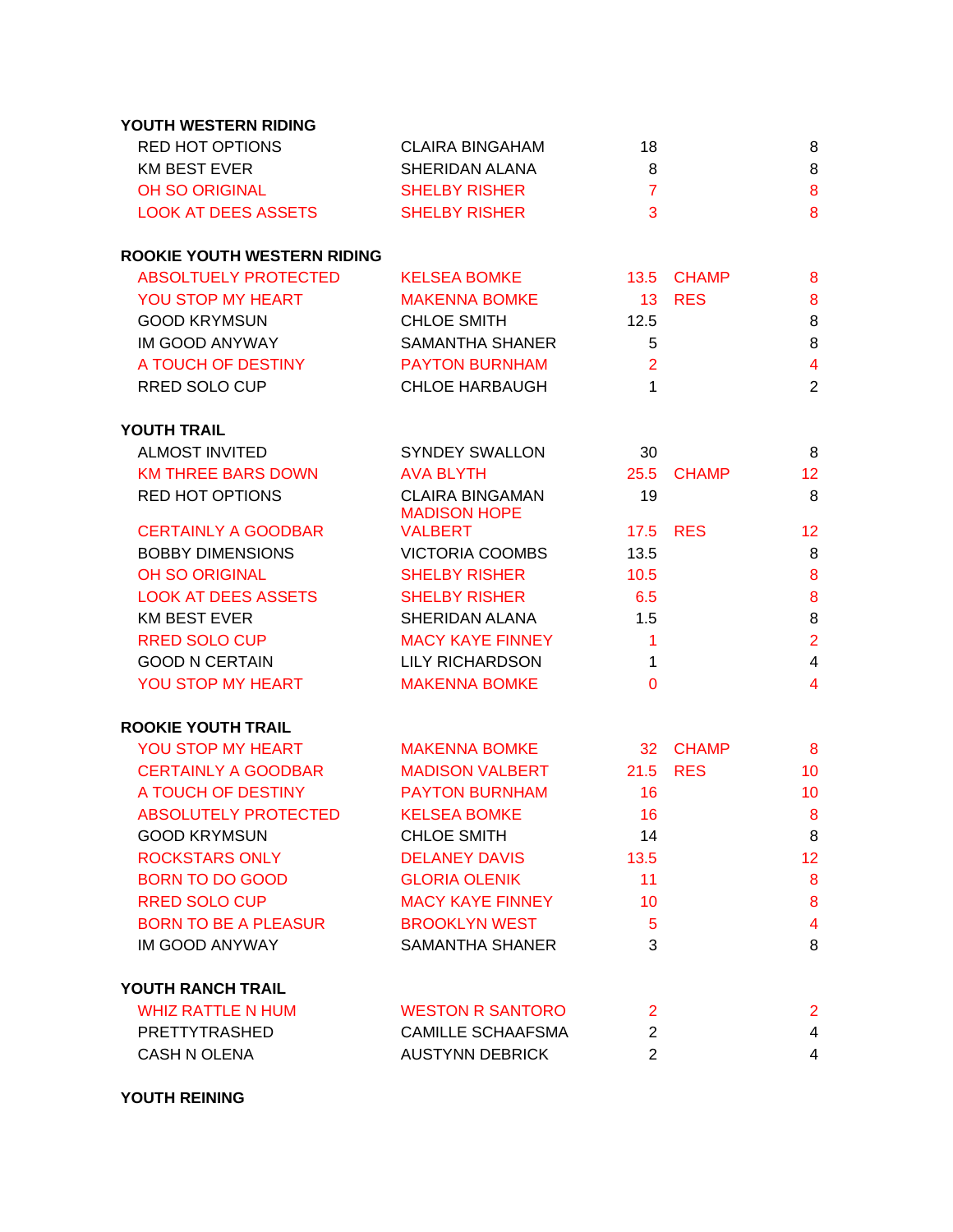| <b>WHIZKEY DREAMIN</b>                      | <b>TAYLINN DIMMITT</b>   | 9              | 16                      |
|---------------------------------------------|--------------------------|----------------|-------------------------|
| <b>PRETYTRASHED</b>                         | <b>CAMILLE SCHAAFSMA</b> | $\overline{4}$ | $\overline{4}$          |
| SOME LIKEIT HOT                             | <b>ALLISON LADD</b>      | $\overline{4}$ | $\overline{2}$          |
| <b>GUN MAKER</b>                            | <b>ALLISON LADD</b>      | $\mathbf{1}$   | $\overline{2}$          |
| <b>ROOKIE YOUTH REINING</b>                 |                          |                |                         |
| YOU STOP MY HEART                           | <b>MAKENNA BOMKE</b>     | 6              | 8                       |
| <b>STEADY ETHEL</b>                         | <b>EMMERSEN COOK</b>     | 4              | $\overline{2}$          |
| SOME LIKEIT HOT                             | <b>ALLISON LADD</b>      | 4              | $\overline{4}$          |
| PINING FOR A STEADY                         | <b>EVELYN JOHNSON</b>    | $\overline{2}$ | $\boldsymbol{2}$        |
| <b>GUN MAKER</b>                            | <b>ALLISON LADD</b>      | $\overline{2}$ | $\overline{\mathbf{4}}$ |
| ABSOLUTELY PROTECTED                        | <b>KELSEA BOMKE</b>      | $\overline{2}$ | $\overline{\mathbf{4}}$ |
| <b>SMART CHUKA</b>                          | KINSEY HAABY             | $\mathbf{1}$   | $\overline{2}$          |
| YOUTH WORKING COWHORSE                      |                          |                |                         |
| <b>SMOKUMS DIXIE</b>                        | <b>HUNTER KUGLER</b>     | 1              | $\overline{2}$          |
| YOUTH WORKING COWHORSE -<br><b>BOXING</b>   |                          |                |                         |
| PINNG FOR A STEADY                          | <b>EVELYN JOHNSON</b>    | 4              | $\overline{2}$          |
| BR ROYAL SPOOK                              | <b>LANEY MOORE</b>       | 2              | $\overline{2}$          |
| PRETTYTRASHED                               | <b>CAMILLE SCHAFSMA</b>  | $\overline{2}$ | $\overline{4}$          |
| ROOKIE YOUTH WORKING COWHORSE - BOXING      |                          |                |                         |
| PINING FOR A STEADY EVELYN JOHNSON          |                          | $\mathbf 1$    | $\overline{2}$          |
| SEVEN S BUTTERFACE                          | <b>ELLIE HAABY</b>       | 1              | $\overline{2}$          |
| YOUTH CUTTING                               |                          |                |                         |
| YOUTH BREAKAWAY ROPING                      |                          |                |                         |
| BR ROYAL SPOOK                              | <b>LANEY MOORE</b>       | $\overline{2}$ | 4                       |
| YOUTH DALLY TEAM ROPING -<br><b>HEADING</b> |                          |                |                         |
| YOUTH DALLY TEAM ROPING -<br><b>HEELING</b> |                          |                |                         |
| <b>YOUTH BARREL RACING</b>                  |                          |                |                         |
| DASH FOR A TINY BUG                         | <b>JESSIE RYANCZAK</b>   | 2              | 4                       |
| YOUTH POLE BENDING                          |                          |                |                         |
| DASH FOR A TINY BUG                         | <b>JESSIE RYANCZAK</b>   | $\overline{2}$ | 4                       |
| YOUTH STAKE RACE                            |                          |                |                         |
| DASH FOR A TINY BUG                         | <b>JESSIE RYANCZAK</b>   | $\overline{2}$ | 4                       |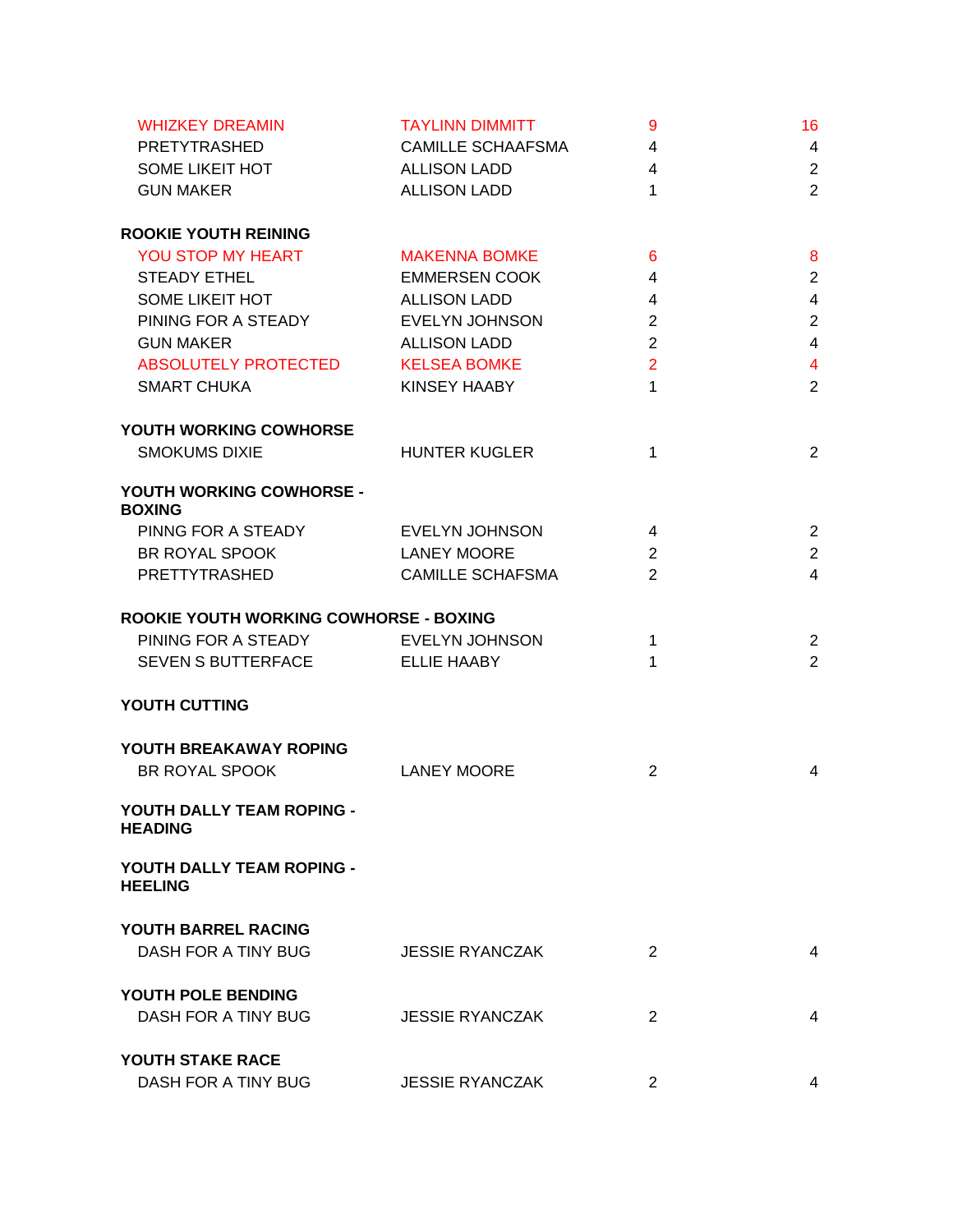**YOUTH JUMPING**

### **YOUTH WORKING HUNTER**

### **YOUTH HUNTER HACK**

#### **YOUTH EQUITATION OVER FENCES**

# **YOUTH VRH RANCH CUTTING**

|  | BR ROYAL SPOOK | <b>LANEY MOORE</b> |  |  |
|--|----------------|--------------------|--|--|
|--|----------------|--------------------|--|--|

### **YOUTH VRH RANCH COW WORK**

#### **YOUTH VRH LIMITED RANCH COW WORK**

| <b>REYS HICKORY</b>        | WILLIAM GONZALEZ    | 12 CHAMP | -12. |
|----------------------------|---------------------|----------|------|
| DRC CONCHO LENA            | LINDSAY WELTSCH     |          |      |
| MSC MY GUNS R CUSTOM       | <b>JENNA SINGER</b> |          | 14.  |
| <b>TIVIOS DRIFTIN STAR</b> | RIDI FY FIFF        |          | 4    |

# **YOUTH VRH RANCH REINING**

#### **YOUTH VRH LIMITED RANCH REINING**

| <b>MSC MY GUNS R CUSTOM</b> | <b>JENNA SINGER</b>     |   | 14 CHAMP | 14  |
|-----------------------------|-------------------------|---|----------|-----|
| <b>REYS HICKORY</b>         | <b>WILLIAM GONZALEZ</b> |   | 9 RES    | 12. |
| DCR CONCHO LENA             | LINDSAY WELTSCH         | h |          | 4   |
| <b>TIVIOS DRIFTIN STAR</b>  | RIDI FY FIFF            |   |          | 2   |
| <b>SEVEN S BUTTERFACE</b>   | <b>ELLIE HAABY</b>      |   |          |     |

#### **YOUTH VRH RANCH RIDING**

#### **YOUTH VRH LIMITED RANCH RIDING**

| MSC MY GUNS R CUSTOM       | <b>JENNA SINGER</b> |            | 14 CHAMP | 14  |
|----------------------------|---------------------|------------|----------|-----|
| <b>REYS HICKORY</b>        | WILLIAM GONZOLEZ    |            | 9 RFS    | 12. |
| DCR CONCHO LENA            | LINDSAY WELTSCH     | $\sqrt{2}$ |          | 4   |
| <b>TIVIOS DRIFTIN STAR</b> | RIDI EY FIFF        |            |          |     |

#### **YOUTH VRH RANCH TRAIL**

#### **YOUTH VRH LIMITED RANCH TRAIL**

| MSC MY GUNS R CUSTOM | <b>JENNA SINGER</b>     | 18 CHAMP | 16 |
|----------------------|-------------------------|----------|----|
| <b>REYS HICKORY</b>  | <b>WILLIAM GONZALEZ</b> | 6 RES    | 12 |
| DCR CONCHO LENA      | LINDSAY WELTSCH         |          | 4  |
| TIVIOS DRIFTIN STAR  |                         |          | 4  |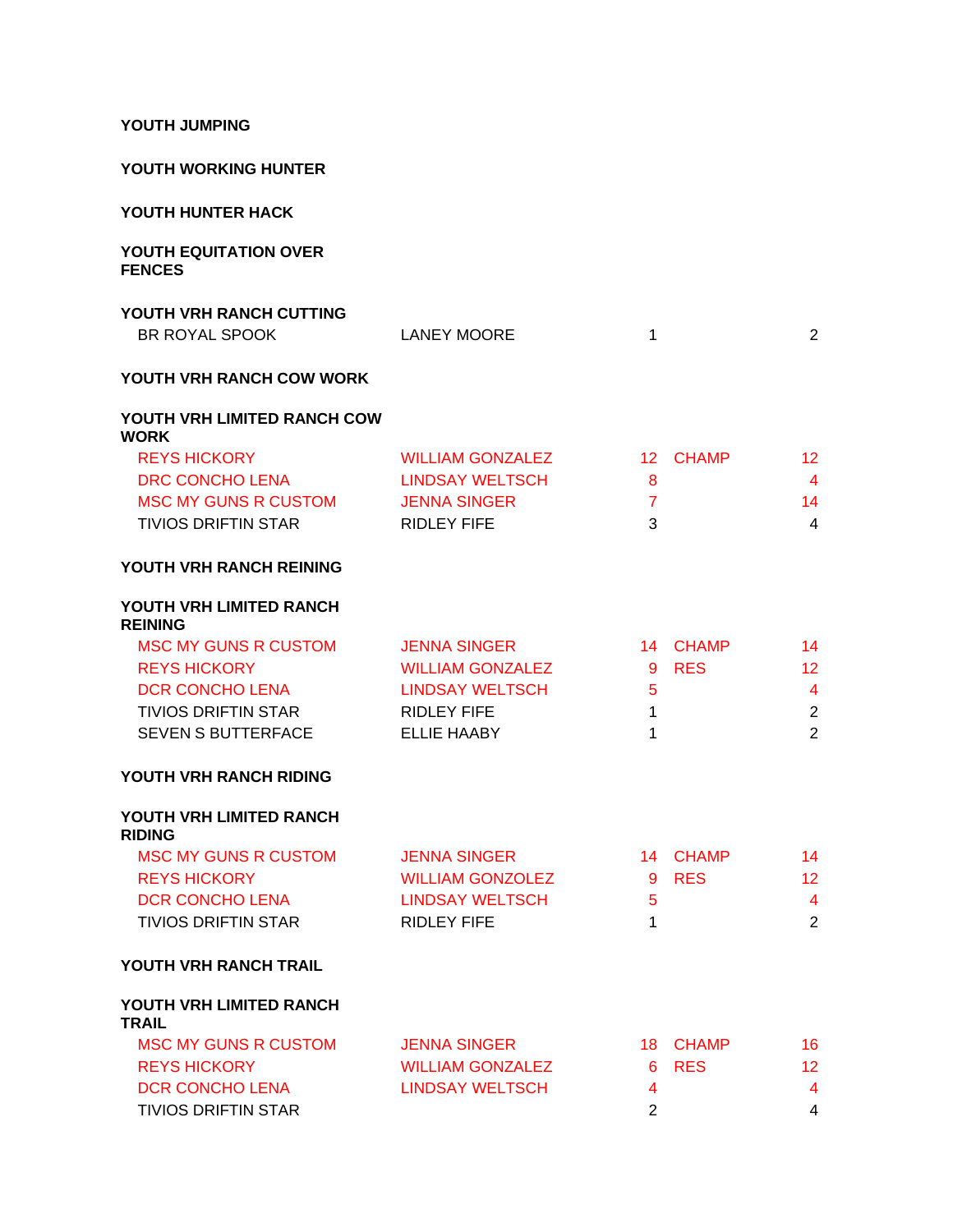# **YOUTH VRH LIMITED RANCH CONFORMATION**

| <b>MSC MY GUNS R CUSTOM</b>            | <b>JENNA R SINGER</b>   |    | 14 CHAMP   | 12 |
|----------------------------------------|-------------------------|----|------------|----|
| <b>REYS HISKORY</b>                    | <b>WILLIAM GONZALEZ</b> | 10 | <b>RES</b> | 12 |
| <b>TIVIOS DRIFTIN STAR</b>             | RIDLEY FIFE             | 3  |            | 6  |
| DCR CONCHO LENA                        | LINDSAY WELTSCH         | 2  |            | 4  |
| YOUTH VRH RANCH<br><b>COMFORMATION</b> |                         |    |            |    |
| <b>MSC MY GUNS R CUSTOM</b>            | <b>JENNA SINGER</b>     | 2  |            | 4  |
| <b>LEVEL 1 YOUTH MARES 2 &amp;</b>     |                         |    |            |    |

### **UNDER**

# **LEVEL 1 YOUTH MARES 3 & OVER**

| <b>ZIPPIN ON GOODLOVE</b>   | <b>PAYTYN STINNETT</b>                    |    | 15 CHAMP   | 12. |
|-----------------------------|-------------------------------------------|----|------------|-----|
| <b>EXTREMELYSMOOTHJETTA</b> | <b>ASHTYN WEST</b><br><b>MADISON HOPE</b> | 11 | <b>RES</b> | 8   |
| <b>CERTAINLY A GOODBAR</b>  | <b>VALBERT</b>                            | 8  |            | 4   |
| ECHO OLENA CHEX             | <b>ISABELLA FACKRELL</b>                  | 4  |            | 4   |
| <b>BORN TO BE A PLEASUR</b> | <b>BROOKLYN WEST</b>                      | 2  |            | 4   |
| <b>SUGGEST AN OPEN BAR</b>  | <b>REESE KUNITZER</b>                     | 2  |            | 4   |
| <b>ONLY MAKING CHANGE</b>   | <b>SAVANNAH OLSON</b>                     | 2  |            | 4   |

### **LEVEL 1 YOUTH PERFORMANCE HALTER MARES**

| <b>GRACIOUS IM LAZY</b>    | LAILA MARIE STACK     | 13.5 |          | 8              |
|----------------------------|-----------------------|------|----------|----------------|
| <b>ICANDIE</b>             | <b>SYNDEY WINTER</b>  |      | 13 CHAMP | 8              |
| <b>OLIVIA FROST</b>        | ALAYNA DIAMOND        |      | 75 RFS   | 8              |
| <b>JETS PRINCIPLE STAR</b> | <b>WESTON SANTORO</b> |      |          | $\overline{A}$ |

#### **LEVEL 1 YOUTH GELDINGS 2 & UNDER**

### **LEVEL 1 YOUTH GELDINGS 3 & OVER**

| <b>KEEPIN IT SIMPLE</b>     | <b>ELIZABETH FAJER</b>  |                | 30.5 CHAMP | 16 |
|-----------------------------|-------------------------|----------------|------------|----|
| <b>HE HAS POTENTIAL</b>     | <b>RIVER WALKER</b>     |                | 27 RES     | 8  |
| <b>HES A DOUBLE VISION</b>  | LUCIEN COOK             | 24             |            | 8  |
| <b>IRWINS LIL BIT PURDY</b> | <b>KENDRA LEE</b>       | 19             |            | 8  |
| <b>CLASSIC DESIGNER</b>     | <b>ALLISON LIDSTER</b>  | 14             |            | 20 |
| BORN TO DO GOOD             | <b>GLORIA OLENIK</b>    | 12.5           |            | 8  |
| <b>ROCKSTARS ONLY</b>       | <b>DELANEY DAVIS</b>    | 10.5           |            | 8  |
| KM THIS ROUNDS ON ME        | <b>MAKEILA ESERJOSE</b> | 10             |            | 8  |
| <b>SAME OLD INTEREST</b>    | <b>TATUM GOODE</b>      | 4              |            | 4  |
| <b>GOOD KRYMSUN</b>         | <b>CHLOE SMITH</b>      | $\overline{4}$ |            | 8  |
| <b>IMA COOL INVESTOR</b>    | <b>PAYTYN STINNETT</b>  | 3              |            | 4  |
| <b>LOOK AT DEES ASSETS</b>  | <b>SHELBY RISHER</b>    | 1.5            |            | 8  |
| PERFECT SELECTION           | NATALIE PATTERSON       | 0              |            | 8  |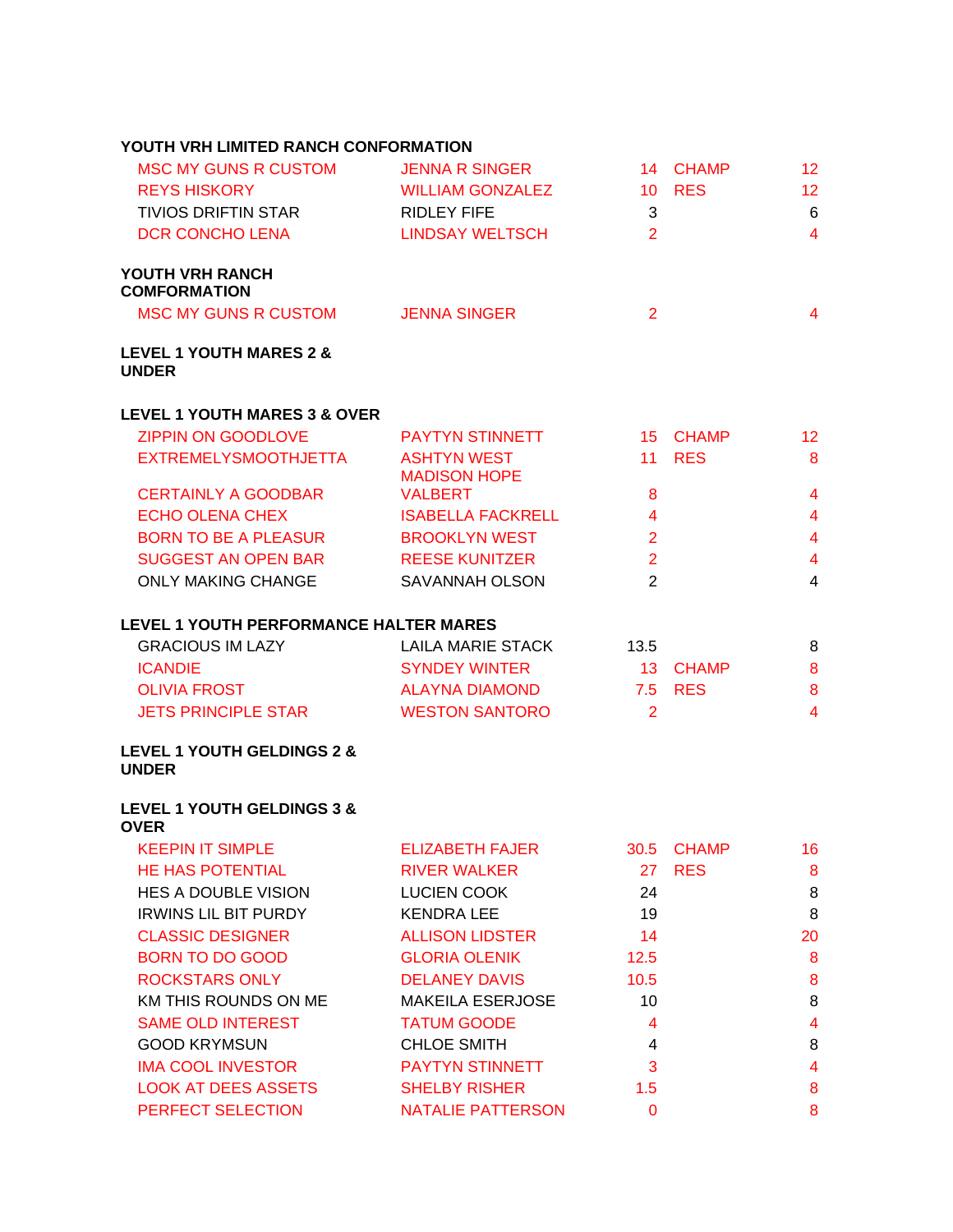# **LEVEL 1 YOUTH PERFORMANCE HALTER GELDINGS**

| <b>RL DESIGNED ONLY</b>     | MAKALEY JANNEH          | 27             |            | 8  |
|-----------------------------|-------------------------|----------------|------------|----|
| <b>KM THREE BARS DOWN</b>   | <b>AVA BLYTH</b>        |                | 22 CHAMP   | 8  |
| <b>SUDDENS BEST ASSET</b>   | <b>TRINITY ESERJOSE</b> | 20             |            | 8  |
| IM GOOD ANYWAY              | SAMANTHA SHANER         | 18             |            | 8  |
| <b>SPECIAL INVITES ONLY</b> | <b>MAGGIE L TAYLOR</b>  | 17.5           | <b>RES</b> | 16 |
| <b>BEST BELIEVE IN ME</b>   | ADDYLAN LEMAR           | 13.5           |            | 16 |
| <b>YOU STOP MY HEART</b>    | <b>MAKENNA BOMKE</b>    | 13.5           |            | 8  |
| <b>ABSOLUTELY PROTECTED</b> | <b>KELSEA BOMKE</b>     | 13             |            | 8  |
| <b>HP BEST OF LAZY</b>      | <b>PAYTEN JORGENSEN</b> | $\overline{7}$ |            | 4  |
| A TOUCH OF DESTINY          | <b>PAYTON BURNHAM</b>   | 6              |            | 8  |
| <b>INVITED TOBE GOOD</b>    | <b>MALLIE OLSON</b>     | 5.5            |            | 12 |
| RRED SOLO CUP               | <b>CHLOE HARBAUGH</b>   | 5              |            | 4  |
| <b>SAME OLD INTEREST</b>    | <b>TATUM GOODE</b>      | 0              |            | 8  |

#### **LEVEL 1 YOUTH SHOWMANSHIP 14-18**

| <b>OH SO ORIGINAL</b>       | <b>SHELBY RISHER</b>     | 43             | <b>CHAMP</b> | 12 <sub>2</sub> |
|-----------------------------|--------------------------|----------------|--------------|-----------------|
| <b>SAME OLD INTEREST</b>    | <b>TATUM GOODE</b>       | 38.5           | <b>RES</b>   | 12              |
| <b>KEEPIN IT SIMPLE</b>     | <b>ELIZABETH FAJER</b>   | 31.5           |              | 12 <sub>2</sub> |
| <b>GOOD KYRMSUM</b>         | <b>CHLOE SMITH</b>       | 21             |              | 8               |
| <b>CLASSIC DESIGNER</b>     | <b>ALLISON LIDSTER</b>   | 15             |              | 12 <sub>2</sub> |
| <b>BORN TO BE A PLEASUR</b> | <b>BROOKYN WEST</b>      | 15             |              | 16              |
| <b>BOBBY DIMENSIONS</b>     | <b>VICTORIA COOMBS</b>   | 13.5           |              | 8               |
| <b>INVITED TOBE GOOD</b>    | <b>MALLI OLSON</b>       | 11             |              | 12 <sub>2</sub> |
| <b>IRWINS LIL BIT PURDY</b> | KENDRA LEE               | 10.5           |              | 8               |
| <b>BORN TO DO GOOD</b>      | <b>GLORIA OLENIK</b>     | 7.5            |              | 4               |
| HE HAS POTENTIAL            | <b>RIVER WALKER</b>      | $\overline{7}$ |              | 8               |
| YOU STOP MY HEART           | <b>MAKENNA BOMKE</b>     | 6.5            |              | 8               |
| IM GOOD ANYWAY              | SAMANTHA SHANER          | 5.5            |              | 8               |
| <b>KM THREE BARS DOWN</b>   | <b>AVA BLYTH</b>         | $\overline{4}$ |              | 8               |
| <b>ICANDIE</b>              | <b>SYNDEY WINTER</b>     | 2              |              | 8               |
| ONE TUF CD                  | <b>PEYTON HANKS</b>      | $1.5^{\circ}$  |              | 4               |
| SUGGEST AN OPEN BAR         | <b>REESE KUNITZER</b>    | 1.5            |              | 4               |
| PERFECT SELECTION           | <b>NATALIE PATTERSON</b> |                |              | 8               |

### **LEVEL 1 YOUTH SHOWMANSHIP 13 & UNDER**

| <b>SUDDENS BEST ASSET</b>   | <b>TRINITY ESERJOSE</b> | 33   |            | 8  |
|-----------------------------|-------------------------|------|------------|----|
| <b>CHIPS HEART</b>          | <b>MAKALEY JANNEH</b>   | 28.5 |            | 8  |
| A CLASSY CHEX               | <b>ELLA RENNEKE</b>     | 24   |            | 8  |
| <b>ABSOLUTELY PROTECTED</b> | <b>KELSEA BOMKE</b>     |      | 18.5 CHAMP | 8  |
| <b>CERTAINLY A GOOD BAR</b> | <b>MADISON VALBERT</b>  |      | 14.5 RES   | 12 |
| <b>RL DESIGNED ONLY</b>     | <b>MAKALEY JANNEH</b>   | 14   |            | 8  |
| <b>SUDDENLY SIX</b>         | <b>LENA CASEBEER</b>    | 13   |            | 4  |
| <b>RRED SOLO CUP</b>        | <b>CHLOE HARBAUGH</b>   | 8    |            | 12 |
|                             |                         |      |            |    |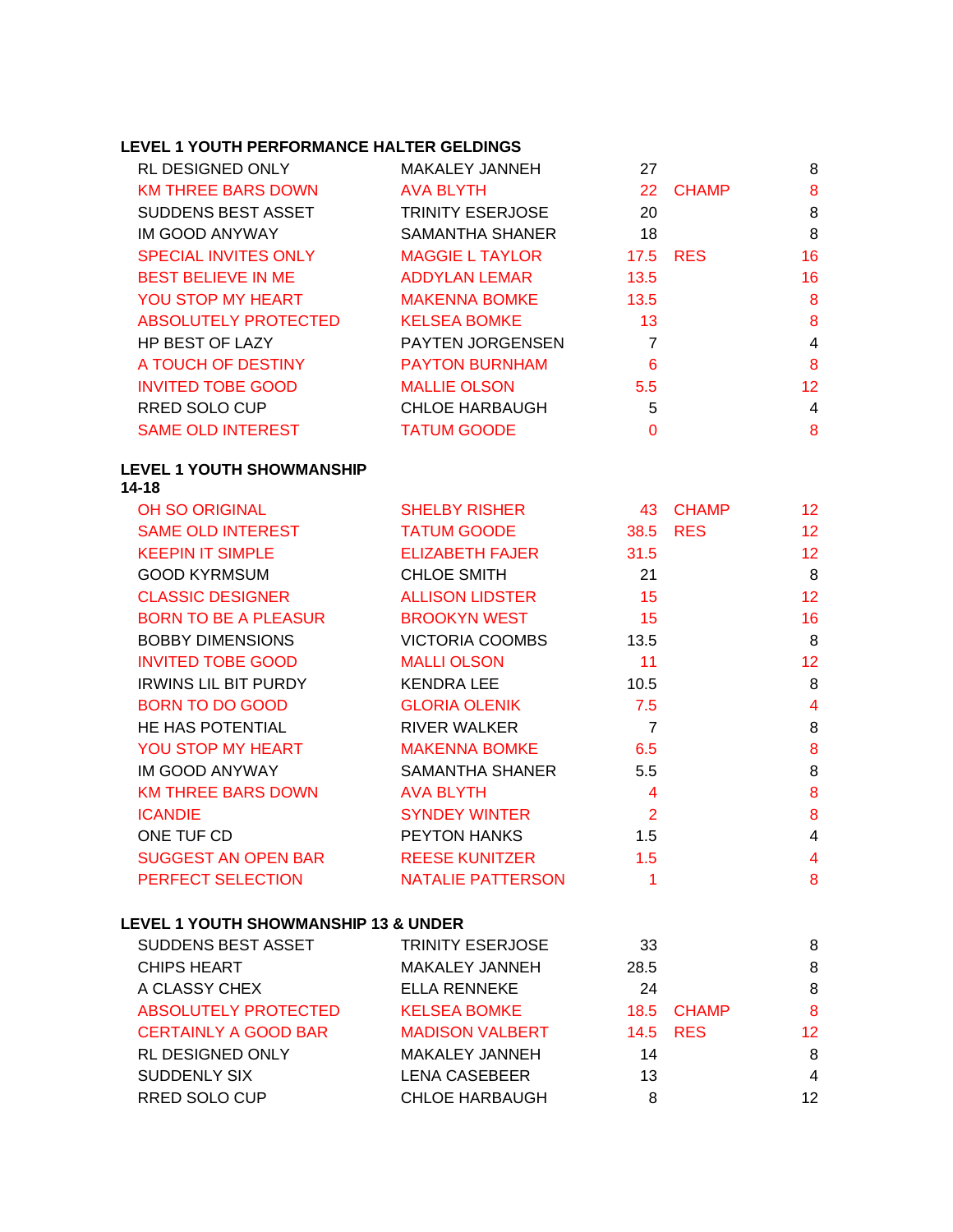| <b>SPECIAL INVITES ONLY</b> | <b>MAGGIE TAYLOR</b>   |  |
|-----------------------------|------------------------|--|
| ZIPPIN ON GOODLOVE          | <b>PAYTYN STINNETT</b> |  |

### **LEVEL 1 YOUTH HUNTER UNDER SADDLE 14-18**

| <b>KENDRA LEE</b>      | 22.5               |                        |
|------------------------|--------------------|------------------------|
|                        |                    | 8                      |
|                        |                    | 12                     |
| <b>CHLOE SMITH</b>     | 22                 | 8                      |
| <b>AVA BLYTH</b>       | 22                 | 8                      |
| <b>MALLIE OLSON</b>    | 15.5               | 12                     |
| <b>SHELBY RISHER</b>   | 10                 | 10                     |
| <b>OLIVIA OGAN</b>     | 8.5                | 4                      |
| ADDYLAN LEMAR          | $\overline{7}$     | $\overline{2}$         |
| <b>MAKENNA BOMKE</b>   | 6                  | 8                      |
| <b>ALLISON LIDSTER</b> | 5                  | $\overline{2}$         |
| ASHTYN WEST            | 5                  | $\overline{2}$         |
| PAYTEN JORGENSEN       | 4.5                | 4                      |
| <b>BROOKLYN WEST</b>   | 3                  | $\overline{2}$         |
| <b>DELANEY DAVIS</b>   | $\overline{2}$     | 4                      |
| <b>REESE KUNITZER</b>  | $\overline{2}$     | $\overline{2}$         |
| <b>PAYTYN STINNETT</b> | $\overline{2}$     | $\overline{2}$         |
| NATALIE PATTERSON      | $\Omega$           | 8                      |
|                        | <b>TATUM GOODE</b> | 22 RES<br><b>CHAMP</b> |

### **LEVEL 1 YOUTH HUNTER UNDER SADDLE 13 & UNDER**

| KM THIS ROUNDS ON ME        | <b>MAKEILA ESERJOSE</b>                     | 29.5 |              | 8               |
|-----------------------------|---------------------------------------------|------|--------------|-----------------|
| <b>SUDDENS BEST ASSSET</b>  | <b>TRINITY ESERJOSE</b>                     | 19   |              | 8               |
| <b>RRED SOLO CUP</b>        | <b>MACY FINNEY</b>                          | 18.  | <b>CHAMP</b> | 12 <sup>2</sup> |
| <b>ABSOLUTELY PROTECTED</b> | <b>KELSEA BOMKE</b><br><b>MAKALEY EMILY</b> |      | 15.5 RES     | 8               |
| RL DESIGNED ONLY            | <b>JANNEH</b>                               | 12   |              | 8               |
| A CLASSY CHEX               | ELLA RENNEKE                                | 7.5  |              | 8               |
| <b>SPECIAL INVITES ONLY</b> | <b>MAGGIE TAYLOR</b>                        | 3    |              | 2               |
| <b>CERTAINLY A GOODBAR</b>  | <b>MADISON VALBERT</b>                      | 2    |              | 2               |
| PDF LUKEN APPEALING         | <b>CABELA PARK</b>                          | 1.5  |              | 10              |

#### **LEVEL 1 YOUTH HUNTER UNDER SADDLE WALK / TROT**

| <b>BEST BELIEVE IN ME</b>   | ADDYLAN LEMAR          | 26 CHAMP | 8  |
|-----------------------------|------------------------|----------|----|
| <b>SPECIAL INVITES ONLY</b> | <b>MAGGIE TAYLOR</b>   | 22 RES   | 8  |
| <b>ZIPPIN ON GOODLOVE</b>   | <b>PAYTYN STINNETT</b> | 12       | 10 |
| <b>EXTREMELYSMOOTHJETTA</b> | <b>ASHTYN WEST</b>     | 10       | 10 |
| ROCKSTARS ONLY              | <b>GREER DAVIS</b>     | h        | 8  |
|                             |                        |          |    |

### **LEVEL 1 YOUTH HUNT SEAT EQUITATION 14-18**

| <b>GOOD KRYMSUN</b>      | CHLOE SMITH        | 29       |  |
|--------------------------|--------------------|----------|--|
| KM THREE BARS DOWN       | AVA BLYTH          | 25 CHAMP |  |
| <b>SAME OLD INTEREST</b> | <b>TATUM GOODE</b> | 20 RES   |  |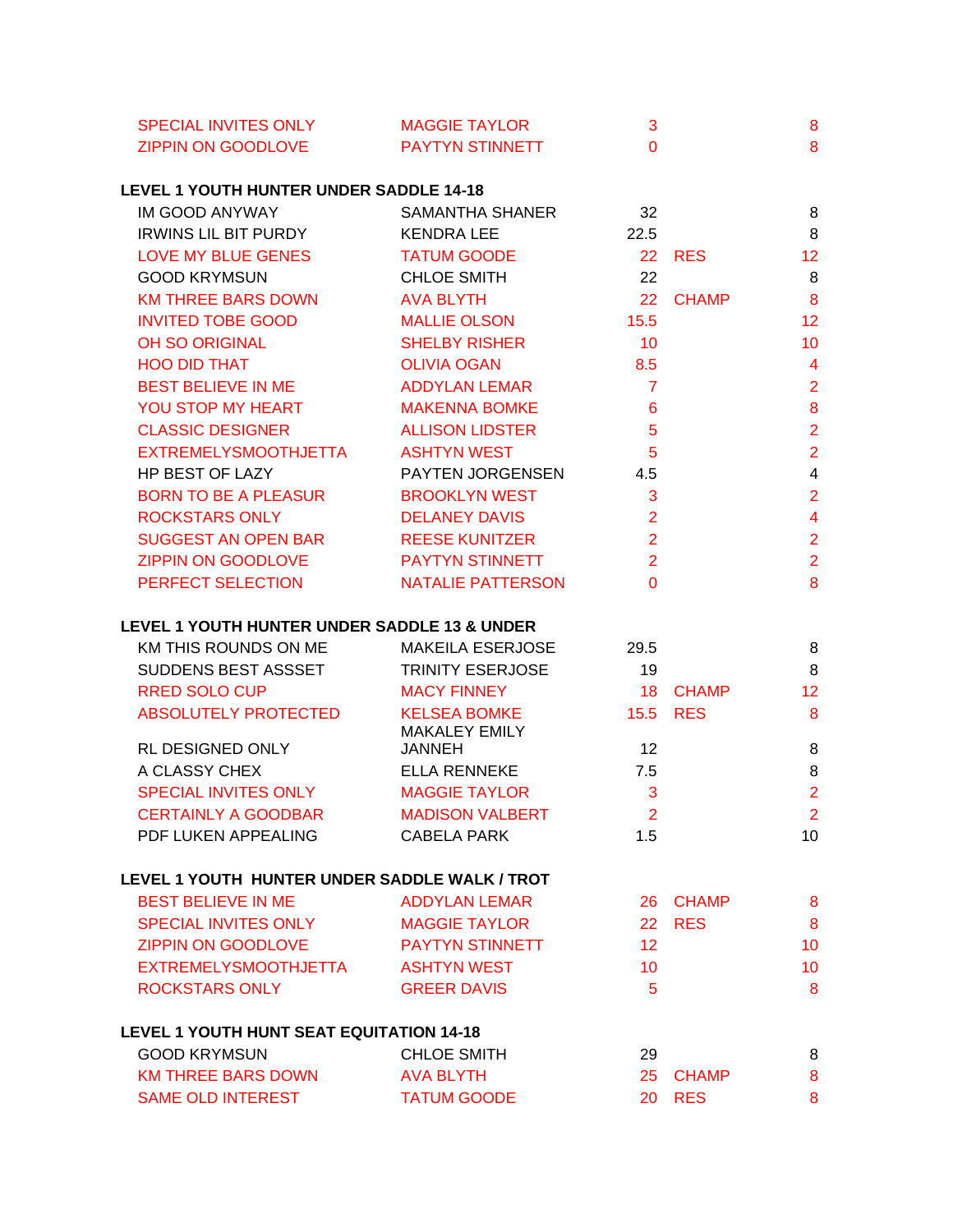| <b>INVITED TOBE GOOD</b>                                 | <b>MALLIE OLSON</b>      | 16.5                    |               | 12                      |
|----------------------------------------------------------|--------------------------|-------------------------|---------------|-------------------------|
| YOU STOP MY HEART                                        | <b>MAKENNA BOMKE</b>     | 13                      |               | $\bf{8}$                |
| <b>OH SO ORGINAL</b>                                     | <b>SHELBY RISHER</b>     | 12.5                    |               | 12                      |
| <b>HOO DID THAT</b>                                      | <b>OLIVIA OGAN</b>       | 11.5                    |               | $\boldsymbol{8}$        |
| <b>ALMOST INVITED</b>                                    | SYDNEY SWALLOM           | 11                      |               | $\,8\,$                 |
| PERFECT SELECTION                                        | <b>NATALIE PATTERSON</b> | $\overline{10}$         |               | $\boldsymbol{8}$        |
| <b>SUGGEST AN OPEN BAR</b>                               | <b>REESE KUNITZER</b>    | 5.5                     |               | $\bf 8$                 |
| IM GOOD ANYWAY                                           | SAMANTHA SHANER          | $\overline{4}$          |               | $\,8\,$                 |
| <b>IRWINS LIL BIT PURDY</b>                              | <b>KENDRA LEE</b>        | $\mathbf{3}$            |               | 8                       |
| <b>ROCKSTARS ONLY</b>                                    | <b>DELANEY DAVIS</b>     | $\overline{2}$          |               | $\overline{2}$          |
| <b>BOBBY DIMENSIONS</b>                                  | <b>VICTORIA COOMBS</b>   | $\overline{0}$          |               | $\, 8$                  |
| <b>GRACIOUS IM LAZY</b>                                  | <b>LAILA MARIE STACK</b> | $\overline{0}$          |               | $\,8\,$                 |
| <b>LEVEL 1 YOUTH HUNT SEAT EQUITATION 13 &amp; UNDER</b> |                          |                         |               |                         |
| ABSOLUTELY PROTECTED                                     | <b>KELSEA BOMKE</b>      |                         | 30 CHAMP      | 8                       |
| RRED SOLO CUP                                            | <b>MACY FINNEY</b>       |                         | 21 RES        | 12                      |
| SUDDENS BEST ASSET                                       | TRINITY ESERJOSE         | 20.5                    |               | 8                       |
| <b>CERTAINLY A GOODBAR</b>                               | <b>MADISON VALBET</b>    | 20                      |               | 12                      |
| KM THIS ROUNDS ON ME                                     | <b>MAKEILA ESERJOSE</b>  | 10.5                    |               | 8                       |
|                                                          | <b>MAKALEY EMILY</b>     |                         |               |                         |
| RL DESIGNED ONLY                                         | <b>JANNEH</b>            | 4                       |               | $\, 8$                  |
| LEVEL 1 YOUTH HUNT SEAT EQUITATION WALK / TROT           |                          |                         |               |                         |
| <b>ZIPPIN ON GOODLOVE</b>                                | <b>PAYTYN STINNETT</b>   |                         | 21 CHAMP      | 12                      |
| SPECIAL INVITES ONLY                                     | <b>MAGGIE TAYLOR</b>     |                         | <b>18 RES</b> | 10                      |
| <b>CHIPS HEART</b>                                       | SOPHIA WILSON            | 17                      |               | 8                       |
| PDF LUKEN APPEALING                                      | <b>CABELA PARK</b>       | 10 <sup>°</sup>         |               | 10                      |
| <b>EXTREMELYSMOOTHJETTA</b>                              | ASHTYN WEST              | $\overline{7}$          |               | 12                      |
| <b>BEST BELIEVE IN ME</b>                                | <b>ADDYLAN LEMAR</b>     | $\overline{7}$          |               | 8                       |
| <b>LEVEL 1 YOUTH WESTERN PLEASURE 14-18</b>              |                          |                         |               |                         |
| YOU WILLY WANT THIS                                      | <b>SYDNEY WINTER</b>     |                         | 39 CHAMP      | 16                      |
| SAME OLD INTEREST TATUM GOODE                            |                          |                         | 32.5 RES      | 8                       |
| <b>KM THREE BARS DOWN</b>                                | <b>AVA BLYTH</b>         | 32                      |               | 8                       |
| <b>CLASSIC DESIGNER</b>                                  | <b>ALLISON LIDSTER</b>   | 18                      |               | 20                      |
| <b>GOOD KYMSUN</b>                                       | <b>CHLOE SMITH</b>       | 18                      |               | 8                       |
| <b>IRWINS LIL BIT PURDY</b>                              | <b>KENDRA LEE</b>        | 17.5                    |               | 8                       |
| OH SO ORIGINAL                                           | <b>SHELBY RISHER</b>     | 15.5                    |               | 12                      |
| <b>BORN TO BE A PLEASUR</b>                              | <b>BROOKLYN WEST</b>     | 13                      |               | $6\phantom{1}6$         |
| PERFECT SELECTION                                        | NATALIE PATTERSON        | 11                      |               | $\bf 8$                 |
| HP BEST OF LAZY                                          | PAYTEN JORGENSEN         | 7.5                     |               | $\overline{\mathbf{4}}$ |
| <b>BORN TO DO GOOD</b>                                   | <b>GLORIA OLENIK</b>     | 3.5                     |               | $\overline{2}$          |
| <b>ROCKSTARS ONLY</b>                                    | <b>DELANEY DAVIS</b>     | $\overline{\mathbf{3}}$ |               | $\overline{\mathbf{4}}$ |
| RRED SOLO CUP                                            | <b>CHLOE HARBAUGH</b>    | 2.5                     |               | $\overline{\mathbf{4}}$ |
| <b>INVITED TOBE GOOD</b>                                 | <b>MALLIE OLSON</b>      | $\overline{2}$          |               | $\overline{\mathbf{4}}$ |
| YOU STOP MY HEART                                        | <b>MAKENNA BOMKE</b>     | 1                       |               | 8                       |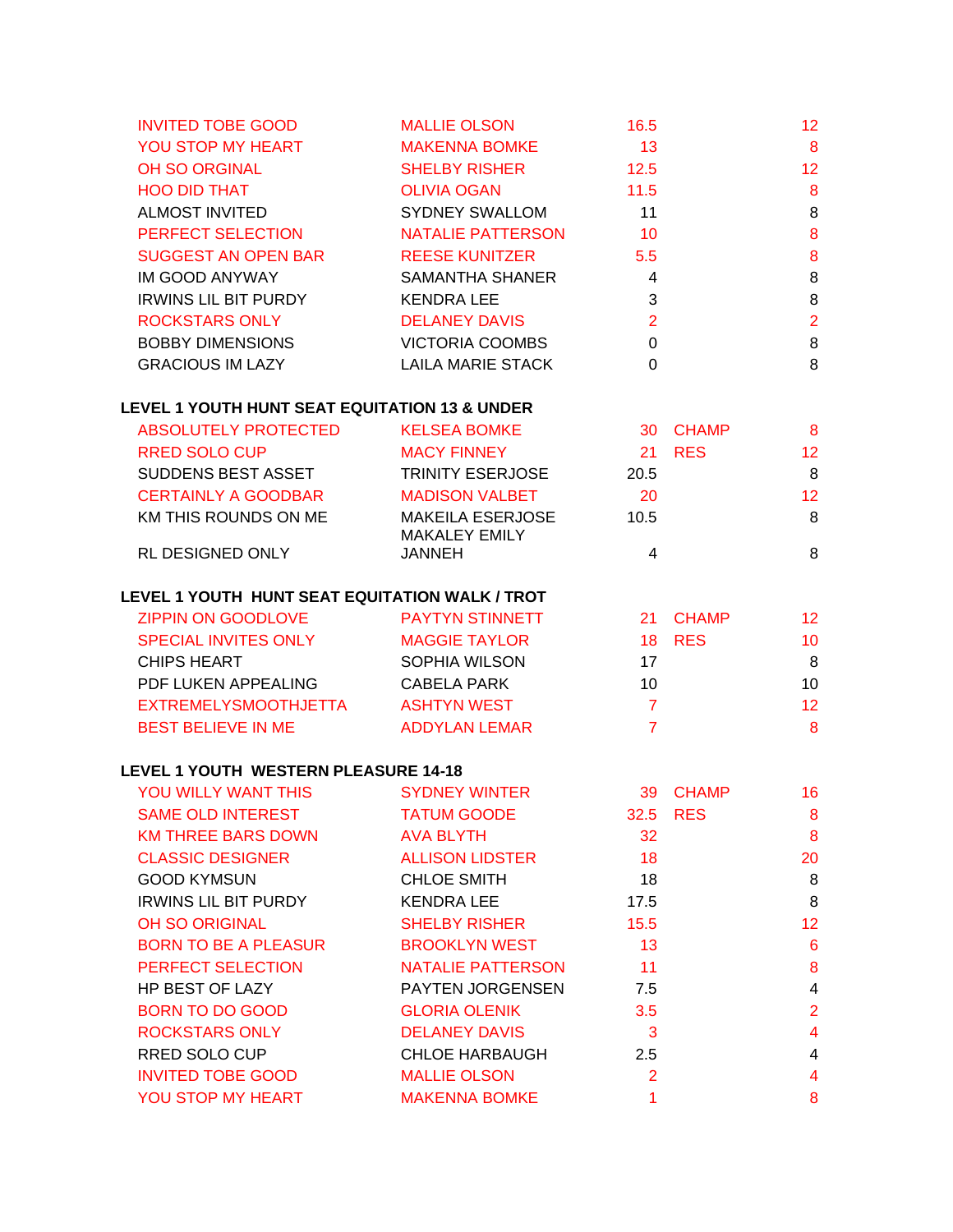| <b>MARTINIS IN THE DARK</b>                | <b>DELANEY DAVIS</b>     | $\mathbf{0}$               |               | 8                       |
|--------------------------------------------|--------------------------|----------------------------|---------------|-------------------------|
| LEVEL 1 YOUTH WESTERN PLEASURE 13 & UNDER  |                          |                            |               |                         |
| KM THIS ROUNDS ON ME                       | <b>MAKEILA ESERJOSE</b>  | 26                         |               | 8                       |
| <b>JETS PRINCIPLE STAR</b>                 | <b>WESTON SANTORO</b>    |                            | 21 CHAMP      | 8                       |
| ABSOLUTELY POTECTED                        | <b>KELSEA BOMKE</b>      | 19                         | <b>RES</b>    | 8                       |
| SUDDENS BEST ASSET                         | <b>TRINITY ESERJOSE</b>  | 14.5                       |               | 8                       |
| A CLASSY CHEX                              | <b>ELLA RENNEKE</b>      | 11.5                       |               | 8                       |
| <b>CERTAINLY A GOODBAR</b>                 | <b>MADISON VALBERT</b>   | 6                          |               | $\overline{\mathbf{4}}$ |
| SUDDENLY SIX                               | <b>LENA CASEBEER</b>     | 5                          |               | $\sqrt{2}$              |
| <b>RRED SOLO CUP</b>                       | <b>MACY KAYE FINNEY</b>  | $\overline{4}$             |               | $\bf{8}$                |
| LEVEL 1 YOUTH WESTERN PLEASURE WALK / TROT |                          |                            |               |                         |
| <b>CHIPS HEART</b>                         | SOPHIA WILSON            | 30                         |               | 8                       |
| <b>OLIVIA FROST</b>                        | <b>ALAYNA DIAMOND</b>    |                            | 22.5 CHAMP    | 8                       |
| ZIPPIN ON GOODLOVE                         | <b>PAYTYN STINNETT</b>   |                            | <b>15 RES</b> | 8                       |
| <b>ROCKSTARS ONLY</b>                      | <b>DELANEY DAVIS</b>     | 12.5                       |               | 12                      |
| <b>EXTREMELYSMOOTHJETTA</b>                | <b>ASHTYN WEST</b>       | 9.5                        |               | 8                       |
| <b>SUGGEST AN OPEN BAR</b>                 | <b>REESE KUNITZER</b>    | 9                          |               | $\bf 8$                 |
| <b>BEST BELIEVE IN ME</b>                  | <b>ADDYLAN LEMAR</b>     | $5\phantom{1}$             |               | $\boldsymbol{8}$        |
| BORN TO BE A PLEASUR                       | <b>BROOKLYN WEST</b>     | $\overline{\phantom{0}}$ 2 |               | $6\phantom{a}$          |
| SPECIAL INVITED ONLY                       | <b>MAGGIE TAYLOR</b>     | 0.5                        |               | $\overline{4}$          |
| <b>LEVEL 1 YOUTH RANCH RIDING</b>          |                          |                            |               |                         |
| POPPIN TAGS                                | RACHEL SEMRAU            | 8                          |               | 8                       |
| <b>WHIZ RATTLE N HUM</b>                   | <b>WESTON SANTORO</b>    | $\overline{4}$             |               | $\bf 8$                 |
| PRETTYTRASHED                              | <b>CAMILLE SCHAAFSMA</b> | $\overline{2}$             |               | $\overline{2}$          |
| <b>ROWDY TOPSAIL</b>                       | <b>HOPE ROSE HARTLEY</b> | $\overline{2}$             |               | $\overline{2}$          |
| <b>KA RONA</b>                             | <b>HOPE ROSE HARTLEY</b> | $\overline{2}$             |               | $\sqrt{2}$              |
| ECHO OLENA CHEX                            | <b>ISABELLA FAKRELL</b>  | $\mathbf{1}$               |               | $\overline{2}$          |
| <b>STEADY ETHEL</b>                        | <b>EMMERSEN COOK</b>     | 1                          |               | $\boldsymbol{2}$        |
| <b>CC BONITA SPECIAL</b>                   | <b>MIAH CHAMBERS</b>     | $\mathbf{1}$               |               | $\overline{2}$          |
| ONE TUF CD                                 | <b>PEYTON HANKS</b>      | 1                          |               | $\overline{2}$          |
| <b>CASH N OLENA</b>                        | <b>AUSTYNN DEBRICK</b>   | 1                          |               | $\overline{2}$          |
| LEVEL 1 YOUTH WESTERN HORSEMANSHIP 14-18   |                          |                            |               |                         |
| <b>SAME OLD INTEREST</b>                   | <b>TATUM GOODE</b>       | 38.5                       | <b>CHAMP</b>  | 12                      |
| <b>GOOD KRYMSUN</b>                        | <b>CHLOE SMITH</b>       | 31                         |               | 8                       |
| <b>KM THREE BARS DOWN</b>                  | <b>AVA BLYTH</b>         | 24                         | <b>RES</b>    | $\boldsymbol{8}$        |
| YOU WILLY WANT THIS                        | <b>SYDNEY WINTER</b>     | 19                         |               | 16                      |
| PERFECT SELECTION                          | NATALIE PATTERSON        | 16.5                       |               | 8                       |
| IM GOOD ANYWAY                             | <b>SAMANTHA SHANER</b>   | 15                         |               | 8                       |
| <b>CLASSIC DESIGNER</b>                    | <b>ALLISON LIDSTER</b>   | 12.5                       |               | $\bf 8$                 |
| OH SO ORIGINAL                             | <b>SHELBY RISHER</b>     | 12 <sup>2</sup>            |               | $\overline{\mathbf{4}}$ |
| YOU STOP MY HEART                          | <b>MAKENNA BOMKE</b>     | 12                         |               | 8                       |
| <b>INVITED TOBE GOOD</b>                   | <b>MALLIE OLSON</b>      | 9                          |               | 12                      |
|                                            |                          |                            |               |                         |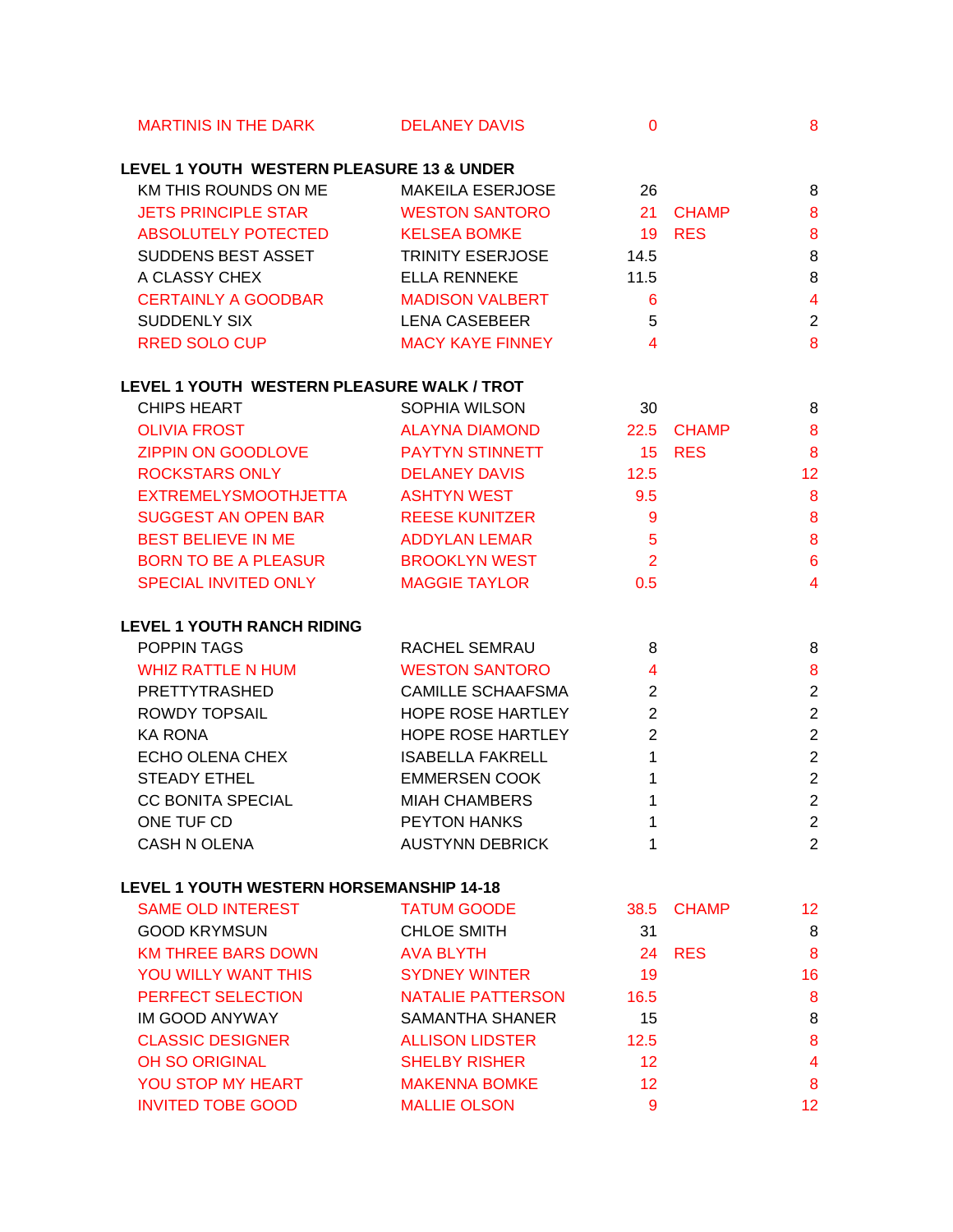| <b>BROOKLYN WEST</b>     | 4.5 | 6 |
|--------------------------|-----|---|
| <b>SOFIA RENNEKE</b>     | 4.5 | 8 |
| <b>REESE KUNITZER</b>    | 4   | 2 |
| <b>PAYTEN JORGENSN</b>   | 3   | 2 |
| <b>DELANEY DAVIS</b>     | 2   | 2 |
| <b>KENDRA LEE</b>        | 2   | 8 |
| <b>GLORIA OLENIK</b>     | 1.5 | 2 |
| <b>CARISSA SCHAAFSMA</b> |     | 2 |
|                          |     |   |

# **LEVEL 1 YOUTH WESTERN HORSEMANSHIP 13 & UNDER**

| <b>ABSOLUTELY PROTECTED</b> | <b>KELSEA BOMKE</b>     | 26 CHAMP | 8               |
|-----------------------------|-------------------------|----------|-----------------|
| SUDDENS BEST ASSET          | <b>TRINITY ESERJOSE</b> | 19       | 8               |
| KM THIS ROUNDS ON ME        | <b>MAKEILA ESERJOSE</b> | 18       | 8               |
| <b>CHIPS HEART</b>          | MAKALEY JANNEH          | 17       | 8               |
| RRED SOLO CUP               | <b>CHLOE HARBAUGH</b>   | 12       | 12 <sup>2</sup> |
| A CLASSY CHEX               | ELLA RENNEKE            | 9        | 8               |
| <b>CERTAINLY A GOODBAR</b>  | <b>MADISON VALBERT</b>  | 8        | 4               |

# **LEVEL 1 YOUTH WESTERN HORSEMANSHIP WALK / TROT**

| <b>SPECIAL INVITED ONLY</b> | <b>MAGGIE TAYLOR</b>   | 31 <sup>2</sup> | <b>CHAMP</b> | 12             |
|-----------------------------|------------------------|-----------------|--------------|----------------|
| CHIPS HEART                 | SOPHIA WILSON          | 28              |              | 8              |
| <b>ZIPPIN ON GOODLOVE</b>   | <b>PAYTYN STINNETT</b> |                 | 27.5 RES     | 12             |
| <b>ROCKSTARS ONLY</b>       | <b>DELANEY DAVIS</b>   | 11.5            |              | 10             |
| <b>EXTREMELYSMOOTHJETTA</b> | <b>ASHTYN WEST</b>     | 10.5            |              | 8              |
| SUDDENLY SIX                | <b>LENA CASEBEER</b>   | 9               |              | $\overline{4}$ |
| <b>BEST BELIEVE IN ME</b>   | <b>ADDYLAN LEMAR</b>   | 8               |              | 12             |
| <b>BORN TO BE A PLEASUR</b> | <b>BROOKLYN WEST</b>   | 6               |              | 6              |
| <b>CASH N OLENA</b>         | <b>AUSTYNN DEBRICK</b> | 2.5             |              | 4              |
| <b>SUGGEST AN OPEN BAR</b>  | <b>REESE KUNITZER</b>  |                 |              | 2              |

# **LEVEL 1 YOUTH WESTERN RIDING**

| <b>BLAZELESS</b>      | <b>SOFIA RENNEKE</b>     | 29                  | 8 |
|-----------------------|--------------------------|---------------------|---|
| PERFECT SELECTION     | NATALIE PATTERSON        | <b>CHAMP</b><br>26. | 8 |
| ABSOLUTELY PROTECTED  | <b>KELSEA BOMKE</b>      | 22 RES              | 8 |
| <b>GOOD KRYMSUM</b>   | <b>CHLOE SMITH</b>       | 19                  | 8 |
| YOU STOP MY HEART     | <b>MAKENNA BOMKE</b>     | 15                  | 8 |
| KM THIS ROUNDS ON ME  | <b>MAKEILA ESERJOSE</b>  | 8                   | 8 |
| <b>KM BEST EVER</b>   | SHERIDAN ALANA           | 6                   | 8 |
| <b>OH SO ORIGINAL</b> | <b>SHELBY RISHER</b>     | 3                   | 6 |
| ONLY BIG CHECKS       | <b>CARISSA SCHAAFSMA</b> |                     | 2 |
| <b>IM GOOD ANYWAY</b> | SAMANTHA SHANER          | 0                   | 4 |
|                       |                          |                     |   |

# **LEVEL 1 YOUTH TRAIL 14-18**

| BLAZELESS                | SOFIA RENNEKE     | 38 |            |  |
|--------------------------|-------------------|----|------------|--|
| <b>PERFECT SELECTION</b> | NATALIE PATTERSON |    | 25.5 CHAMP |  |
| KM THREE BARS DOWN       | AVA BLYTH         |    | 25 RES     |  |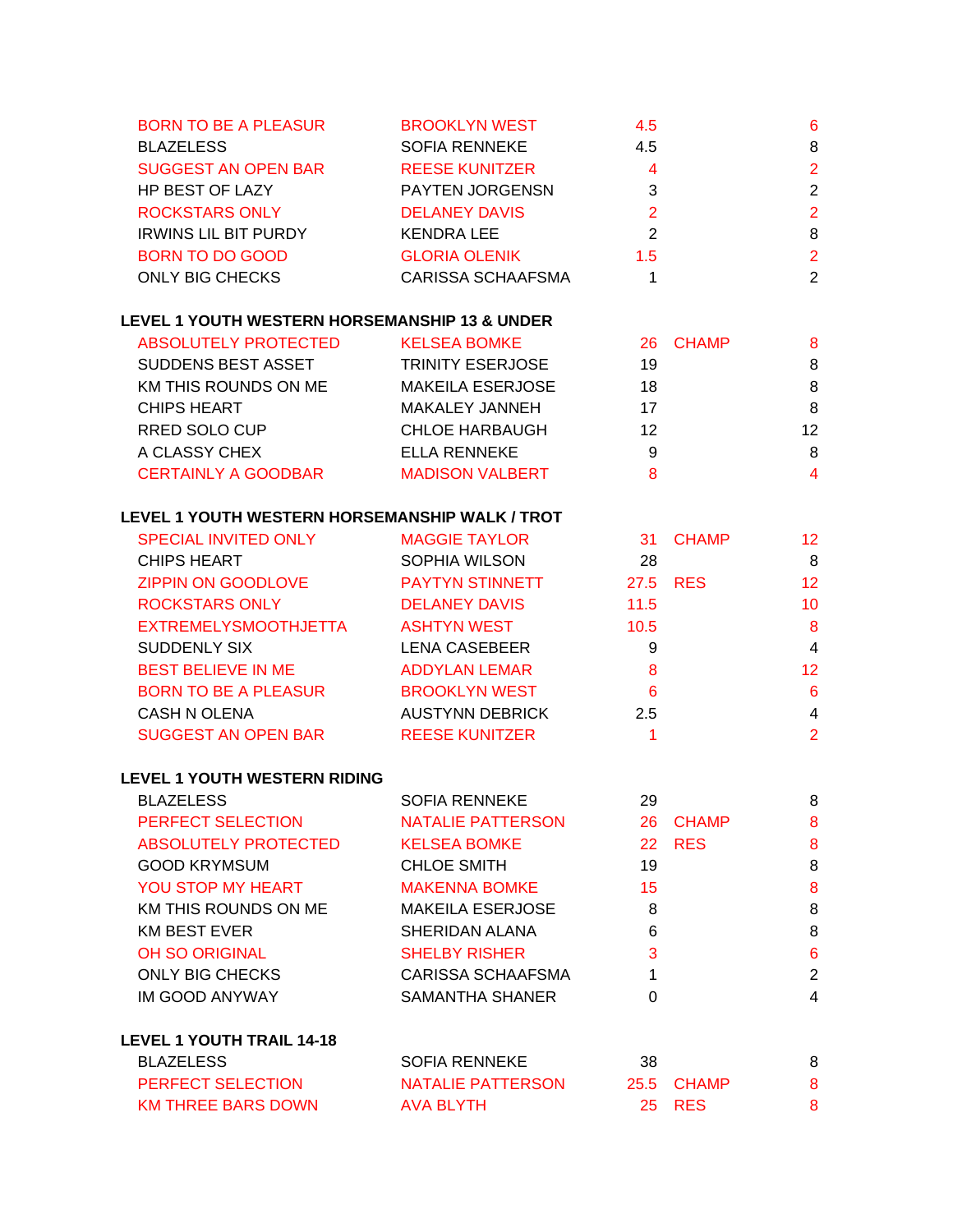| <b>OH SO ORIGINAL</b>                               | <b>SHELBY RISHER</b>     | 21              |               | 12 <sub>2</sub>         |
|-----------------------------------------------------|--------------------------|-----------------|---------------|-------------------------|
| <b>LOOK AT DEES ASSETS</b>                          | <b>SHELBY RISHER</b>     | 16              |               | 8                       |
| <b>BORN TO DO GOOD</b>                              | <b>GLORIA OLENIK</b>     | 6               |               | $6\phantom{1}$          |
| <b>BORN TO BE A PLEASUR</b>                         | <b>BROOKLYN WEST</b>     | $6\phantom{1}6$ |               | 8                       |
| <b>BOBBY DIMENSIONS</b>                             | <b>VICTORIA COOMBS</b>   | 5               |               | 8                       |
| <b>KM BEST EVER</b>                                 | SHERIDAN ALANA           | 4.5             |               | 8                       |
| <b>ROCKSTARS ONLY</b>                               | <b>DELANEY DAVIS</b>     | $\overline{4}$  |               | $\overline{4}$          |
| IM GOOD ANYWAY                                      | <b>SAMANTHA SHANER</b>   | $\overline{2}$  |               | $\overline{4}$          |
| <b>GOOD KYRMSUN</b>                                 | <b>CHLOE SMITH</b>       | $\mathbf{1}$    |               | 8                       |
| YOU STOP MY HEART                                   | <b>MAKENNA BOMKE</b>     | $\Omega$        |               | $\bf{8}$                |
| <b>LEVEL 1 YOUTH TRAIL 13 &amp;</b><br><b>UNDER</b> |                          |                 |               |                         |
| SUDDENS BEST ASSET                                  | <b>TRINITY ESERJOSE</b>  | 28              |               | 8                       |
| <b>CHIPS HEART</b>                                  | MAKALEY JANNEH           | 28              |               | 8                       |
| <b>RRED SOLO CUP</b>                                | <b>MACY KAYE FINNEY</b>  | 16.5            | <b>CHAMP</b>  | 12 <sup>°</sup>         |
| <b>CERTAINLY A GOODBAR</b>                          | <b>MADISON VALBERT</b>   | 15.5            | <b>RES</b>    | 12 <sub>2</sub>         |
| KM THIS ROUNDS ON ME                                | <b>MAKEILA ESERJOSE</b>  | 14              |               | 8                       |
| ABSOLUTELY PROTECTED                                | <b>KELSEA BOMKE</b>      | 8               |               | 8                       |
| LEVEL 1 YOUTH TRAIL WALK /<br><b>TROT</b>           |                          |                 |               |                         |
| <b>SPECIAL INVITES ONLY</b>                         | <b>MAGGIE L TAYLOR</b>   |                 | 37 CHAMP      | 14                      |
| <b>CHIPS HEART</b>                                  | SOPHIA WILSON            | 26              |               | 8                       |
| ZIPPIN ON GOODLOVE                                  | <b>PAYTYN STINNETT</b>   |                 | <b>15 RES</b> | 10 <sup>1</sup>         |
| <b>BORN TO BE A PLEASUR</b>                         | <b>ASHTYN WEST</b>       | 11              |               | 12 <sup>°</sup>         |
| <b>BEST BELIEVE IN ME</b>                           | <b>ADDYLAN LEMAR</b>     | 9               |               | 8                       |
| <b>ROCKSTARS ONLY</b>                               | <b>DELANEY DAVIS</b>     | 8               |               | 8                       |
| <b>IMA COOL INVESTOR</b>                            | <b>PAYTYN STINNETT</b>   | $\overline{2}$  |               | $\overline{4}$          |
| <b>LEVEL 1 YOUTH REINING</b>                        |                          |                 |               |                         |
| <b>PRETTYTRASHED</b>                                | <b>CAMILLE SCHAAFSMA</b> | 17              |               | 8                       |
| POPPIN TAGS                                         | RACHEL SEMRAU            | 12              |               | 8                       |
| SUDDENS BEST ASSET                                  | <b>TRINITY ESEERJOSE</b> | 6               |               | 4                       |
| YOU STOP MY HEART                                   | <b>MAKENNA BOMKE</b>     | 4               |               | $\overline{4}$          |
| KA RONA                                             | <b>HOPE ROSE HARTLEY</b> | 2               |               | $\overline{2}$          |
| <b>ABSOLUTELY PROTECTED</b>                         | <b>KELSEA BOMKE</b>      | $\overline{2}$  |               | $\overline{\mathbf{4}}$ |
| <b>STEADY ETHEL</b>                                 | <b>EMMERSEN COOK</b>     | 1               |               | $\overline{2}$          |
| <b>WHIZZIN FOR CHEXS</b>                            | <b>GAVIN CHAMBERS</b>    | 1               |               | $\overline{2}$          |
| <b>ROWDY TOPSAIL</b>                                | <b>HOPE ROSE HARTLEY</b> | 1               |               | $\overline{2}$          |
| <b>LEVEL 1 YOUTH COWHORSE</b>                       |                          |                 |               |                         |
| NIC THE WRANGLER                                    | NATALIE THOMPSON         | 1               |               | $\overline{c}$          |
| <b>LEVEL 1 YOUTH COWHORSE -</b><br><b>BOXING</b>    |                          |                 |               |                         |
| POPPIN TAGS                                         | RACHEL SEMRAU            | 4               |               | 8                       |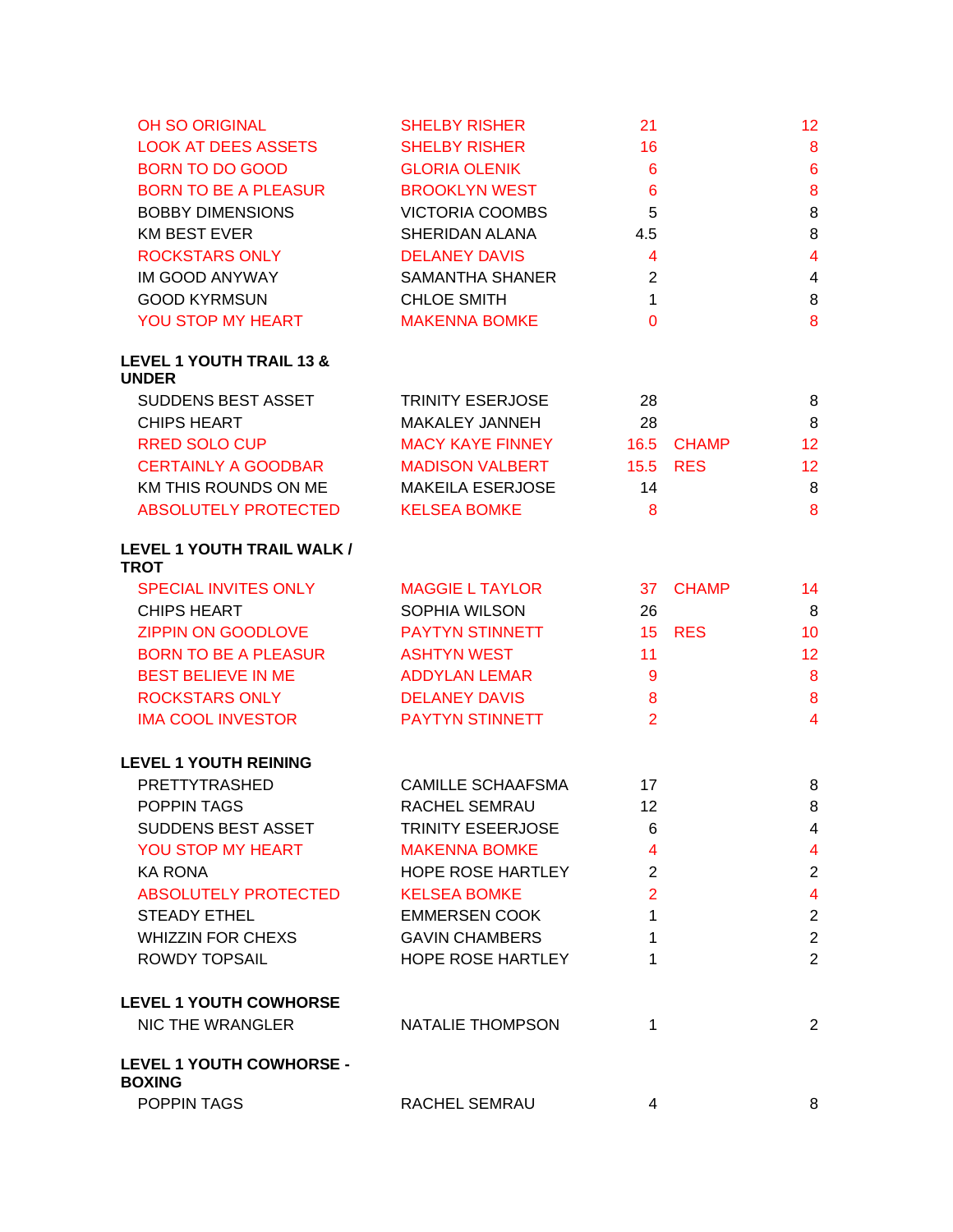| 2<br><b>CAMILLE SCHAAFSMA</b><br>PRETTYTRASHED<br>$\mathbf{1}$<br><b>ROWDY TOPSAIL</b><br>HOPE ROSE HARTLEY<br>HOPE ROSE HARTLEY<br>$\mathbf{1}$<br><b>KA RONA</b><br><b>SMALL FRY SHOWMANSHIP</b><br><b>SPECIAL INVITES ONLY</b><br>32 CHAMP<br><b>MAGGIE TAYLOR</b><br><b>ZIPPIN ON GOODLOVE</b><br><b>PAYTYN STINNETT</b><br>23 RES<br><b>BEST BELIEVE IN ME</b><br><b>ADDYLAN LEMAR</b><br>16.5<br>DARK BY MOONLITE<br><b>REAGAN SHELL</b><br>14<br>HOPE SHEZ IRESISTABL<br>REAGAN DOCKERY<br>$\overline{7}$<br>5<br><b>CASHIERS CHIC</b><br><b>LUCY NELSON</b><br>$\overline{4}$<br>CR PAINTED DREAM<br><b>FAITH FLEEMAN</b><br>$\overline{2}$<br><b>IMA COOL INVESTOR</b><br><b>PAYTYN STINNETT</b><br>2<br>MIGHTY DOMINATE CLU<br><b>JOCELYN KRIEG</b><br>2<br><b>OLIVIA FROST</b><br><b>ALAYNA DIAMOND</b><br><b>SMALL FRY WESTERN PLEASURE</b><br><b>BEST BELIEVE IN ME</b><br><b>ADDYLAN LEMAR</b><br>39.5 CHAMP<br><b>ROCKSTARS ONLY</b><br><b>GREER DAVIS</b><br>39.5 RES<br>DARK BY MOONLITE<br><b>REAGAN SHELL</b><br>30<br>ZIPPIN ON GOODLOVE<br>PAYTYN STINNETT<br>28<br>FEELFREETOFLATTERME<br><b>TEGAN MCCARTY</b><br>22.5<br>SPECIAL INVITES ONLY<br><b>MAGGIE TAYLOR</b><br>21.5<br><b>JACS ELECTRIC BELLE</b><br><b>AVA LAMENSDORF</b><br>17<br><b>JETS PRINCIPLE STAR</b><br><b>KENNEDY WRIGHT</b><br>10<br><b>GLOWS ON DIESEL</b><br><b>JAROD RASCHEIN</b><br>- 9<br>SUDDENLY A BLAZE<br><b>TULE PARK</b><br>7.5<br><b>CASHIERS CHIC</b><br><b>LUCY NELSON</b><br>$6\overline{6}$<br>MIGHTY DOMINATE CLU<br><b>JOCELYN KRIEG</b><br>5.5<br>HOPE SHEZ IRESISTABL<br>REAGAN DOCKERY<br>5.5<br>$5\phantom{1}$<br><b>IMA COOL INVESTOR</b><br><b>PAYTYN STINNETT</b><br><b>CR PAINTED DREAM</b><br><b>FAITH FLEEMAN</b><br>4.5<br><b>HOLLYWOOD GOLDENGIRL</b><br><b>KENNEDY WRIGHT</b><br>1<br>FRESNO INDIAN REMEDY<br><b>RYANN SENNA</b><br>1<br><b>SMALL FRY WESTERN</b><br><b>HORSEMANSHIP</b><br><b>ZIPPIN ON GOODLOVE</b><br><b>PAYTYN STINNETT</b><br><b>CHAMP</b><br>29.5<br><b>SPECIAL INVITES ONLY</b><br><b>MAGGIE TAYLOR</b><br><b>RES</b><br>27.5<br>DARK BY MOONLITE<br><b>REAGAN SHELL</b><br>25<br><b>BEST BELIEVE IN ME</b><br><b>ADDYLAN LEMAR</b><br>23<br><b>HOPE SHEZ IRESISTABLE</b><br><b>REAGAN DOCKERY</b><br>13<br><b>ROCKSTARS ONLY</b><br><b>GREER DAVIS</b><br>11 | PINING FOR A STEADY  | <b>CEVELYN JOHNSON</b> | 2  | 2                       |
|------------------------------------------------------------------------------------------------------------------------------------------------------------------------------------------------------------------------------------------------------------------------------------------------------------------------------------------------------------------------------------------------------------------------------------------------------------------------------------------------------------------------------------------------------------------------------------------------------------------------------------------------------------------------------------------------------------------------------------------------------------------------------------------------------------------------------------------------------------------------------------------------------------------------------------------------------------------------------------------------------------------------------------------------------------------------------------------------------------------------------------------------------------------------------------------------------------------------------------------------------------------------------------------------------------------------------------------------------------------------------------------------------------------------------------------------------------------------------------------------------------------------------------------------------------------------------------------------------------------------------------------------------------------------------------------------------------------------------------------------------------------------------------------------------------------------------------------------------------------------------------------------------------------------------------------------------------------------------------------------------------------------------------------------------------------------------------------------------------------------------------------------------------------------------------------------------------------------------------------------------------------------------------------------------------------|----------------------|------------------------|----|-------------------------|
|                                                                                                                                                                                                                                                                                                                                                                                                                                                                                                                                                                                                                                                                                                                                                                                                                                                                                                                                                                                                                                                                                                                                                                                                                                                                                                                                                                                                                                                                                                                                                                                                                                                                                                                                                                                                                                                                                                                                                                                                                                                                                                                                                                                                                                                                                                                  |                      |                        |    | $\overline{4}$          |
|                                                                                                                                                                                                                                                                                                                                                                                                                                                                                                                                                                                                                                                                                                                                                                                                                                                                                                                                                                                                                                                                                                                                                                                                                                                                                                                                                                                                                                                                                                                                                                                                                                                                                                                                                                                                                                                                                                                                                                                                                                                                                                                                                                                                                                                                                                                  |                      |                        |    | $\mathbf{2}$            |
|                                                                                                                                                                                                                                                                                                                                                                                                                                                                                                                                                                                                                                                                                                                                                                                                                                                                                                                                                                                                                                                                                                                                                                                                                                                                                                                                                                                                                                                                                                                                                                                                                                                                                                                                                                                                                                                                                                                                                                                                                                                                                                                                                                                                                                                                                                                  |                      |                        |    | $\overline{2}$          |
|                                                                                                                                                                                                                                                                                                                                                                                                                                                                                                                                                                                                                                                                                                                                                                                                                                                                                                                                                                                                                                                                                                                                                                                                                                                                                                                                                                                                                                                                                                                                                                                                                                                                                                                                                                                                                                                                                                                                                                                                                                                                                                                                                                                                                                                                                                                  |                      |                        |    |                         |
|                                                                                                                                                                                                                                                                                                                                                                                                                                                                                                                                                                                                                                                                                                                                                                                                                                                                                                                                                                                                                                                                                                                                                                                                                                                                                                                                                                                                                                                                                                                                                                                                                                                                                                                                                                                                                                                                                                                                                                                                                                                                                                                                                                                                                                                                                                                  |                      |                        |    | 16                      |
|                                                                                                                                                                                                                                                                                                                                                                                                                                                                                                                                                                                                                                                                                                                                                                                                                                                                                                                                                                                                                                                                                                                                                                                                                                                                                                                                                                                                                                                                                                                                                                                                                                                                                                                                                                                                                                                                                                                                                                                                                                                                                                                                                                                                                                                                                                                  |                      |                        |    | 12                      |
|                                                                                                                                                                                                                                                                                                                                                                                                                                                                                                                                                                                                                                                                                                                                                                                                                                                                                                                                                                                                                                                                                                                                                                                                                                                                                                                                                                                                                                                                                                                                                                                                                                                                                                                                                                                                                                                                                                                                                                                                                                                                                                                                                                                                                                                                                                                  |                      |                        |    | 16                      |
|                                                                                                                                                                                                                                                                                                                                                                                                                                                                                                                                                                                                                                                                                                                                                                                                                                                                                                                                                                                                                                                                                                                                                                                                                                                                                                                                                                                                                                                                                                                                                                                                                                                                                                                                                                                                                                                                                                                                                                                                                                                                                                                                                                                                                                                                                                                  |                      |                        |    | 8                       |
|                                                                                                                                                                                                                                                                                                                                                                                                                                                                                                                                                                                                                                                                                                                                                                                                                                                                                                                                                                                                                                                                                                                                                                                                                                                                                                                                                                                                                                                                                                                                                                                                                                                                                                                                                                                                                                                                                                                                                                                                                                                                                                                                                                                                                                                                                                                  |                      |                        |    | 8                       |
|                                                                                                                                                                                                                                                                                                                                                                                                                                                                                                                                                                                                                                                                                                                                                                                                                                                                                                                                                                                                                                                                                                                                                                                                                                                                                                                                                                                                                                                                                                                                                                                                                                                                                                                                                                                                                                                                                                                                                                                                                                                                                                                                                                                                                                                                                                                  |                      |                        |    | $\overline{4}$          |
|                                                                                                                                                                                                                                                                                                                                                                                                                                                                                                                                                                                                                                                                                                                                                                                                                                                                                                                                                                                                                                                                                                                                                                                                                                                                                                                                                                                                                                                                                                                                                                                                                                                                                                                                                                                                                                                                                                                                                                                                                                                                                                                                                                                                                                                                                                                  |                      |                        |    | $\overline{4}$          |
|                                                                                                                                                                                                                                                                                                                                                                                                                                                                                                                                                                                                                                                                                                                                                                                                                                                                                                                                                                                                                                                                                                                                                                                                                                                                                                                                                                                                                                                                                                                                                                                                                                                                                                                                                                                                                                                                                                                                                                                                                                                                                                                                                                                                                                                                                                                  |                      |                        |    | $\overline{\mathbf{4}}$ |
|                                                                                                                                                                                                                                                                                                                                                                                                                                                                                                                                                                                                                                                                                                                                                                                                                                                                                                                                                                                                                                                                                                                                                                                                                                                                                                                                                                                                                                                                                                                                                                                                                                                                                                                                                                                                                                                                                                                                                                                                                                                                                                                                                                                                                                                                                                                  |                      |                        |    | $\overline{4}$          |
|                                                                                                                                                                                                                                                                                                                                                                                                                                                                                                                                                                                                                                                                                                                                                                                                                                                                                                                                                                                                                                                                                                                                                                                                                                                                                                                                                                                                                                                                                                                                                                                                                                                                                                                                                                                                                                                                                                                                                                                                                                                                                                                                                                                                                                                                                                                  |                      |                        |    | $\,8\,$                 |
|                                                                                                                                                                                                                                                                                                                                                                                                                                                                                                                                                                                                                                                                                                                                                                                                                                                                                                                                                                                                                                                                                                                                                                                                                                                                                                                                                                                                                                                                                                                                                                                                                                                                                                                                                                                                                                                                                                                                                                                                                                                                                                                                                                                                                                                                                                                  |                      |                        |    |                         |
|                                                                                                                                                                                                                                                                                                                                                                                                                                                                                                                                                                                                                                                                                                                                                                                                                                                                                                                                                                                                                                                                                                                                                                                                                                                                                                                                                                                                                                                                                                                                                                                                                                                                                                                                                                                                                                                                                                                                                                                                                                                                                                                                                                                                                                                                                                                  |                      |                        |    | 16                      |
|                                                                                                                                                                                                                                                                                                                                                                                                                                                                                                                                                                                                                                                                                                                                                                                                                                                                                                                                                                                                                                                                                                                                                                                                                                                                                                                                                                                                                                                                                                                                                                                                                                                                                                                                                                                                                                                                                                                                                                                                                                                                                                                                                                                                                                                                                                                  |                      |                        |    | 14                      |
|                                                                                                                                                                                                                                                                                                                                                                                                                                                                                                                                                                                                                                                                                                                                                                                                                                                                                                                                                                                                                                                                                                                                                                                                                                                                                                                                                                                                                                                                                                                                                                                                                                                                                                                                                                                                                                                                                                                                                                                                                                                                                                                                                                                                                                                                                                                  |                      |                        |    | 8                       |
|                                                                                                                                                                                                                                                                                                                                                                                                                                                                                                                                                                                                                                                                                                                                                                                                                                                                                                                                                                                                                                                                                                                                                                                                                                                                                                                                                                                                                                                                                                                                                                                                                                                                                                                                                                                                                                                                                                                                                                                                                                                                                                                                                                                                                                                                                                                  |                      |                        |    | 12                      |
|                                                                                                                                                                                                                                                                                                                                                                                                                                                                                                                                                                                                                                                                                                                                                                                                                                                                                                                                                                                                                                                                                                                                                                                                                                                                                                                                                                                                                                                                                                                                                                                                                                                                                                                                                                                                                                                                                                                                                                                                                                                                                                                                                                                                                                                                                                                  |                      |                        |    | 8                       |
|                                                                                                                                                                                                                                                                                                                                                                                                                                                                                                                                                                                                                                                                                                                                                                                                                                                                                                                                                                                                                                                                                                                                                                                                                                                                                                                                                                                                                                                                                                                                                                                                                                                                                                                                                                                                                                                                                                                                                                                                                                                                                                                                                                                                                                                                                                                  |                      |                        |    | 16                      |
|                                                                                                                                                                                                                                                                                                                                                                                                                                                                                                                                                                                                                                                                                                                                                                                                                                                                                                                                                                                                                                                                                                                                                                                                                                                                                                                                                                                                                                                                                                                                                                                                                                                                                                                                                                                                                                                                                                                                                                                                                                                                                                                                                                                                                                                                                                                  |                      |                        |    | 12                      |
|                                                                                                                                                                                                                                                                                                                                                                                                                                                                                                                                                                                                                                                                                                                                                                                                                                                                                                                                                                                                                                                                                                                                                                                                                                                                                                                                                                                                                                                                                                                                                                                                                                                                                                                                                                                                                                                                                                                                                                                                                                                                                                                                                                                                                                                                                                                  |                      |                        |    | 10 <sup>°</sup>         |
|                                                                                                                                                                                                                                                                                                                                                                                                                                                                                                                                                                                                                                                                                                                                                                                                                                                                                                                                                                                                                                                                                                                                                                                                                                                                                                                                                                                                                                                                                                                                                                                                                                                                                                                                                                                                                                                                                                                                                                                                                                                                                                                                                                                                                                                                                                                  |                      |                        |    | 6                       |
|                                                                                                                                                                                                                                                                                                                                                                                                                                                                                                                                                                                                                                                                                                                                                                                                                                                                                                                                                                                                                                                                                                                                                                                                                                                                                                                                                                                                                                                                                                                                                                                                                                                                                                                                                                                                                                                                                                                                                                                                                                                                                                                                                                                                                                                                                                                  |                      |                        |    | 8                       |
|                                                                                                                                                                                                                                                                                                                                                                                                                                                                                                                                                                                                                                                                                                                                                                                                                                                                                                                                                                                                                                                                                                                                                                                                                                                                                                                                                                                                                                                                                                                                                                                                                                                                                                                                                                                                                                                                                                                                                                                                                                                                                                                                                                                                                                                                                                                  |                      |                        |    | $\overline{4}$          |
|                                                                                                                                                                                                                                                                                                                                                                                                                                                                                                                                                                                                                                                                                                                                                                                                                                                                                                                                                                                                                                                                                                                                                                                                                                                                                                                                                                                                                                                                                                                                                                                                                                                                                                                                                                                                                                                                                                                                                                                                                                                                                                                                                                                                                                                                                                                  |                      |                        |    | $\overline{4}$          |
|                                                                                                                                                                                                                                                                                                                                                                                                                                                                                                                                                                                                                                                                                                                                                                                                                                                                                                                                                                                                                                                                                                                                                                                                                                                                                                                                                                                                                                                                                                                                                                                                                                                                                                                                                                                                                                                                                                                                                                                                                                                                                                                                                                                                                                                                                                                  |                      |                        |    | $\overline{4}$          |
|                                                                                                                                                                                                                                                                                                                                                                                                                                                                                                                                                                                                                                                                                                                                                                                                                                                                                                                                                                                                                                                                                                                                                                                                                                                                                                                                                                                                                                                                                                                                                                                                                                                                                                                                                                                                                                                                                                                                                                                                                                                                                                                                                                                                                                                                                                                  |                      |                        |    | $\overline{4}$          |
|                                                                                                                                                                                                                                                                                                                                                                                                                                                                                                                                                                                                                                                                                                                                                                                                                                                                                                                                                                                                                                                                                                                                                                                                                                                                                                                                                                                                                                                                                                                                                                                                                                                                                                                                                                                                                                                                                                                                                                                                                                                                                                                                                                                                                                                                                                                  |                      |                        |    | 4                       |
|                                                                                                                                                                                                                                                                                                                                                                                                                                                                                                                                                                                                                                                                                                                                                                                                                                                                                                                                                                                                                                                                                                                                                                                                                                                                                                                                                                                                                                                                                                                                                                                                                                                                                                                                                                                                                                                                                                                                                                                                                                                                                                                                                                                                                                                                                                                  |                      |                        |    | $\overline{2}$          |
|                                                                                                                                                                                                                                                                                                                                                                                                                                                                                                                                                                                                                                                                                                                                                                                                                                                                                                                                                                                                                                                                                                                                                                                                                                                                                                                                                                                                                                                                                                                                                                                                                                                                                                                                                                                                                                                                                                                                                                                                                                                                                                                                                                                                                                                                                                                  |                      |                        |    | $\overline{2}$          |
|                                                                                                                                                                                                                                                                                                                                                                                                                                                                                                                                                                                                                                                                                                                                                                                                                                                                                                                                                                                                                                                                                                                                                                                                                                                                                                                                                                                                                                                                                                                                                                                                                                                                                                                                                                                                                                                                                                                                                                                                                                                                                                                                                                                                                                                                                                                  |                      |                        |    |                         |
|                                                                                                                                                                                                                                                                                                                                                                                                                                                                                                                                                                                                                                                                                                                                                                                                                                                                                                                                                                                                                                                                                                                                                                                                                                                                                                                                                                                                                                                                                                                                                                                                                                                                                                                                                                                                                                                                                                                                                                                                                                                                                                                                                                                                                                                                                                                  |                      |                        |    | 12 <sub>2</sub>         |
|                                                                                                                                                                                                                                                                                                                                                                                                                                                                                                                                                                                                                                                                                                                                                                                                                                                                                                                                                                                                                                                                                                                                                                                                                                                                                                                                                                                                                                                                                                                                                                                                                                                                                                                                                                                                                                                                                                                                                                                                                                                                                                                                                                                                                                                                                                                  |                      |                        |    | 16                      |
|                                                                                                                                                                                                                                                                                                                                                                                                                                                                                                                                                                                                                                                                                                                                                                                                                                                                                                                                                                                                                                                                                                                                                                                                                                                                                                                                                                                                                                                                                                                                                                                                                                                                                                                                                                                                                                                                                                                                                                                                                                                                                                                                                                                                                                                                                                                  |                      |                        |    | 8                       |
|                                                                                                                                                                                                                                                                                                                                                                                                                                                                                                                                                                                                                                                                                                                                                                                                                                                                                                                                                                                                                                                                                                                                                                                                                                                                                                                                                                                                                                                                                                                                                                                                                                                                                                                                                                                                                                                                                                                                                                                                                                                                                                                                                                                                                                                                                                                  |                      |                        |    | 16                      |
|                                                                                                                                                                                                                                                                                                                                                                                                                                                                                                                                                                                                                                                                                                                                                                                                                                                                                                                                                                                                                                                                                                                                                                                                                                                                                                                                                                                                                                                                                                                                                                                                                                                                                                                                                                                                                                                                                                                                                                                                                                                                                                                                                                                                                                                                                                                  |                      |                        |    | 8                       |
|                                                                                                                                                                                                                                                                                                                                                                                                                                                                                                                                                                                                                                                                                                                                                                                                                                                                                                                                                                                                                                                                                                                                                                                                                                                                                                                                                                                                                                                                                                                                                                                                                                                                                                                                                                                                                                                                                                                                                                                                                                                                                                                                                                                                                                                                                                                  |                      |                        |    | 14                      |
|                                                                                                                                                                                                                                                                                                                                                                                                                                                                                                                                                                                                                                                                                                                                                                                                                                                                                                                                                                                                                                                                                                                                                                                                                                                                                                                                                                                                                                                                                                                                                                                                                                                                                                                                                                                                                                                                                                                                                                                                                                                                                                                                                                                                                                                                                                                  | <b>CASHIERS CHIC</b> | <b>LUCY NELSON</b>     | 10 | 4                       |
| <b>JACS ELECTRIC BELLE</b><br><b>AVA LAMENSDORF</b><br>9.5                                                                                                                                                                                                                                                                                                                                                                                                                                                                                                                                                                                                                                                                                                                                                                                                                                                                                                                                                                                                                                                                                                                                                                                                                                                                                                                                                                                                                                                                                                                                                                                                                                                                                                                                                                                                                                                                                                                                                                                                                                                                                                                                                                                                                                                       |                      |                        |    | 8                       |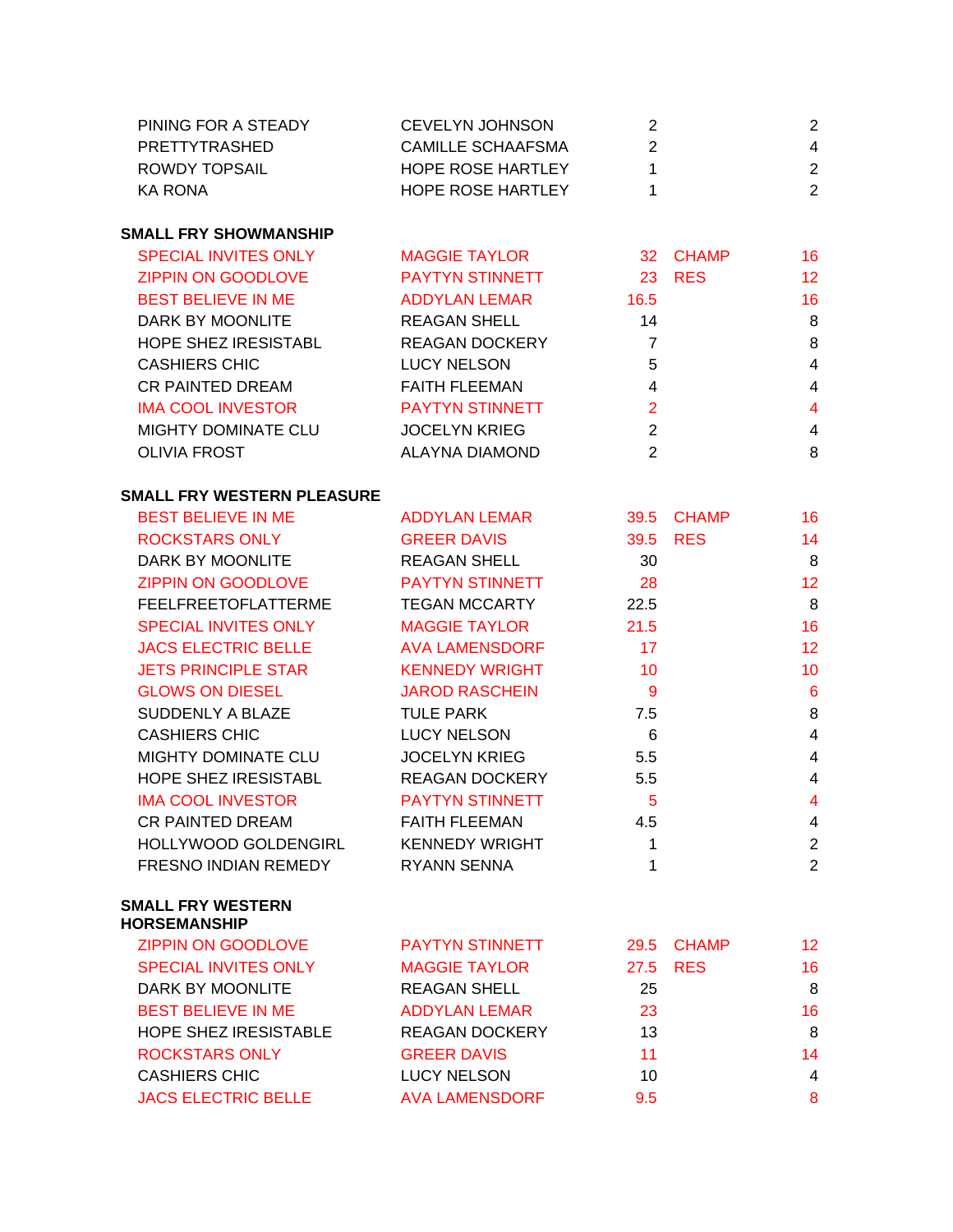| <b>IMA COOL INVESTOR</b>                        | <b>PAYTYN STINNETT</b>  | $\overline{7}$  |              | 4               |
|-------------------------------------------------|-------------------------|-----------------|--------------|-----------------|
| MIGHTY DOMINATE CLU                             | <b>JOCELYN KRIEG</b>    | 6               |              | $\overline{4}$  |
| <b>STYLISH IN BLACK</b>                         | <b>SAVANNAH OLSON</b>   | 6               |              | 8               |
| <b>CR PAINTED DREAM</b>                         | <b>FAITH FLEEMAN</b>    | 2.5             |              | $\overline{4}$  |
| <b>JETS PRINCIPLE STAR</b>                      | <b>KENNADY WRIGHT</b>   | $\overline{1}$  |              | $\overline{2}$  |
| <b>SMALL FRY HUNTER UNDER</b><br><b>SADDLE</b>  |                         |                 |              |                 |
| <b>BEST BELIEVE IN ME</b>                       | ADDYLAN LEMAR           |                 | 33.5 CHAMP   | 16              |
| DARK BY MOONLITE                                | <b>REAGAN SHELL</b>     | 23              |              | 8               |
| <b>SPECIAL INVITES ONLY</b>                     | <b>MAGGIE TAYLOR</b>    | 21              | <b>RES</b>   | 16              |
| <b>ZIPPIN ON GOODLOVE</b>                       | PAYTYN STINNETT         | 17.5            |              | 12              |
| HOPE SHEZ IRESISTABL                            | <b>REAGAN DOCKERY</b>   | 11.5            |              | 8               |
| <b>ROCKSTARS ONLY</b>                           | <b>GREER R DAVIS</b>    | 10.5            |              | 14              |
| UP FOR A GOOD TIME                              | <b>JOCELYN KRIEG</b>    | $\overline{2}$  |              | $\overline{4}$  |
| <b>JETS PRINCIPLE STAR</b>                      | <b>KENNEDY WRIGHT</b>   | 1.5             |              | $\overline{2}$  |
| <b>IMA COOL INVESTOR</b>                        | <b>PAYTYN STINNETT</b>  | 1.5             |              | $\overline{2}$  |
| <b>SMALL FRY HUNT SEAT</b><br><b>EQUITATION</b> |                         |                 |              |                 |
| <b>SPECIAL INVITES ONLY</b>                     | <b>MAGGIE TAYLOR</b>    | 32 <sup>2</sup> | <b>CHAMP</b> | 16              |
| <b>DARK BY MOONLITE</b>                         | <b>REAGAN SHELL</b>     | 27              |              | 8               |
| <b>ZIPPIN ON GOODLOVE</b>                       | <b>PAYTYN STINNETT</b>  |                 | 22.5 RES     | 12 <sup>°</sup> |
| <b>ROCKSTARS ONLY</b>                           | <b>GREER DAVIS</b>      | 19              |              | 10 <sup>°</sup> |
| <b>BEST BELIEVE IN ME</b>                       | <b>ADDYLAN LEMAR</b>    | 18              |              | 14              |
| <b>STYLISH IN BLACK</b>                         | <b>SAVANNAH OLSON</b>   | 10.5            |              | 8               |
| <b>IMA COOL INVESTOR</b>                        | <b>PAYTYN STINNETT</b>  | $\overline{4}$  |              | $\overline{4}$  |
| HOPE SHEZ IRESTISTABL                           | <b>REAGAN DOCKERY</b>   | 3               |              | $\,8\,$         |
| UP FOR A GOOD TIME                              | <b>JOCELYN KRIEG</b>    | $\mathbf{1}$    |              | $\overline{2}$  |
| MIGHTY DOMINATE CLU                             | <b>JOCELYN KRIEG</b>    | $\mathbf{1}$    |              | $\overline{2}$  |
| <b>SMALL FRY TRAIL</b>                          |                         |                 |              |                 |
| <b>IZZY CHARLIE</b>                             | <b>REAGAN SHELL</b>     | 25              |              | 8               |
| DARK BY MOONLITE                                | <b>REAGAN SHELL</b>     | 23              |              | 8               |
| <b>ZIPPIN ON GOODLOVE</b>                       | <b>PAYTYN STINNET</b>   |                 | 19 CHAMP     | 12 <sub>2</sub> |
| <b>GLOWS ON DIESEL</b>                          | <b>JAROD RASCHEIN</b>   | 17 <sup>2</sup> | <b>RES</b>   | 10              |
| <b>SPECIAL INVITES ONLY</b>                     | <b>MAGGIE L TAYLOR</b>  | 15.5            |              | 16              |
| <b>ROCKSTARS ONLY</b>                           | <b>GREER DAVIS</b>      | 12.5            |              | 8               |
| <b>BEST BELIEVE IN ME</b>                       | <b>ADDYLAN LEMAR</b>    | 12 <sup>2</sup> |              | 12 <sub>2</sub> |
| <b>CR PAINTED DREAM</b>                         | <b>FAITH FLEEMAN</b>    | 3               |              | $\overline{4}$  |
| <b>IMA COOL INVESTOR</b>                        | <b>PAYTYN STINNET</b>   | $\overline{2}$  |              | $\overline{4}$  |
| MIGHTY DOMINATE CLU                             | <b>JOCELYN KRIEG</b>    | $\mathbf{1}$    |              | $\overline{2}$  |
| <b>SMALL FRY RANCH RIDING</b>                   |                         |                 |              |                 |
| <b>SHOWBIZ SISTER LIB</b>                       | <b>REAGAN DOCKERY</b>   | 9               |              | 8               |
| <b>JAC ZAN DUNIT</b>                            | <b>ADISON COOK</b>      | 8               |              | 8               |
| ZANDY SUGAR DANDY                               | <b>JEREMIAH LESOURD</b> | 5               |              | 12              |